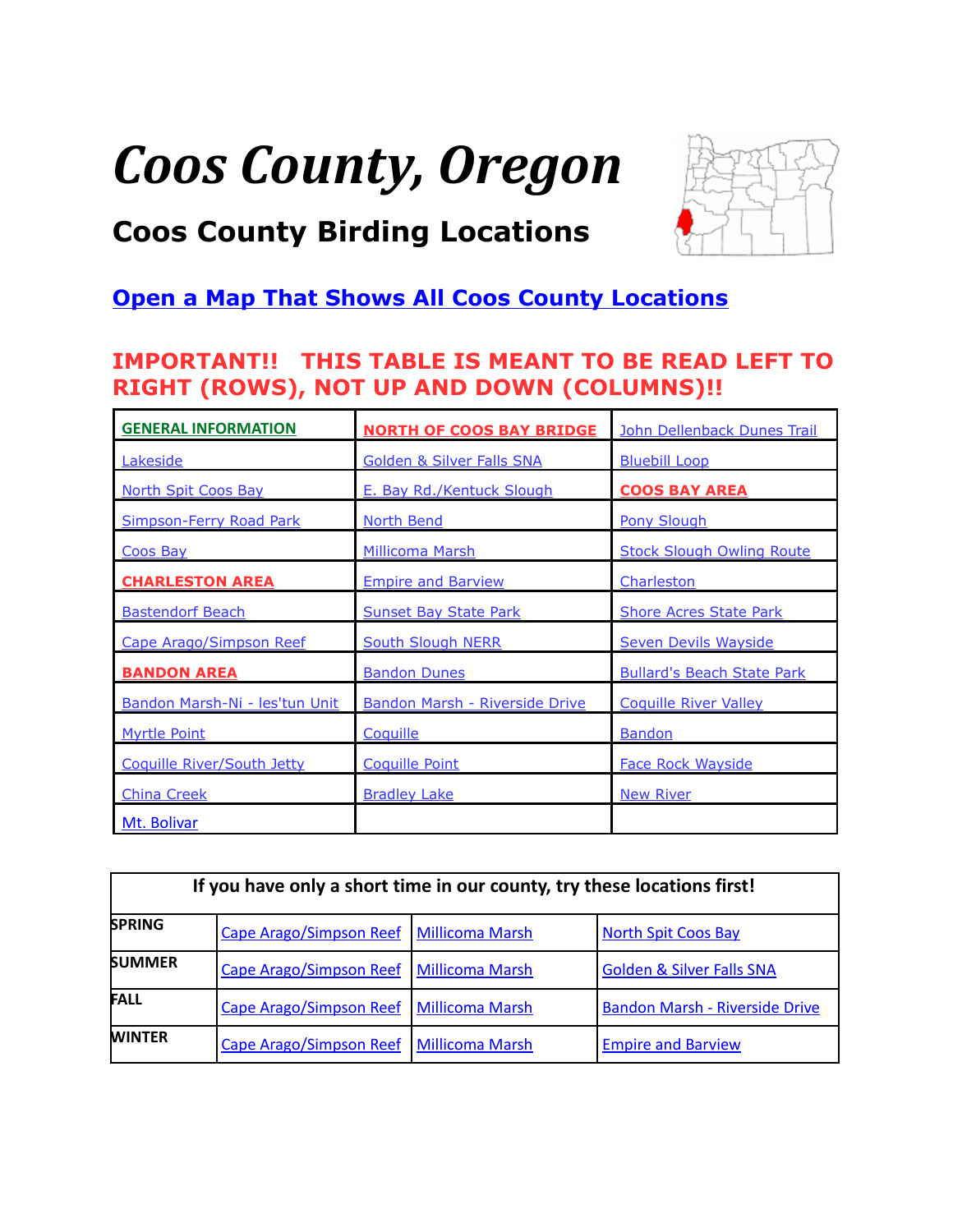#### <span id="page-1-0"></span>**Authors/Editors**: Dave Lauten, Russ Namitz, Chuck Gates

**County Seat**: Coquille

**County Size**: 1,806 square miles

**High Elevation** : Mount Bolivar (4,319 feet)

**Rarities** : Fulvous Whistling Duck, Steller's Eider, King Eider, Murphy's Petrel, Black-vented Shearwater, Brown Booby, Lesser Sand-Plover, Wilson's Plover, Piping Plover, Mt. Plover, Great Knot, Little Stint, White-rumped Sandpiper, Curlew Sandpiper, Red-legged Kittiwake, Eastern Phoebe, Sedge Wren, Yellow-throated Warbler, Prairie Warbler, Prothonotary Warbler, Chestnut-collared Longspur, Painted Bunting, Common Eider

**Top County Lister** : Tim Rodenkirk (355)

**Year List Record** : Tim Rodenkirk 2010 (272)

**County Contact Person: email** *Tim Rodenkirk* or email **Russ Namitz** 

#### **[return to the top](#page-0-0)**

**Introduction**: Coos County offers some of the best birding in Oregon year round. With a county species list of 403 (third highest in the state), Coos offers a wide variety of species associated with upland and lowland habitats. With its large bay and related marshes, rivers, pastures, and ponds, Coos County harbors significant numbers of breeding and migrant birds. The county has recorded over 50 species of shorebirds including some of North America's most spectacular vagrants (Great Knot, Bristle-thighed Curlew, Red-necked Stint, Little Stint), as well as numerous other rare species from boobies to longspurs. Birding Coos at any time of the year is rewarding. Summer features breeding seabirds and forest birds while winter offers opportunities like the Coos Bay Christmas Bird Count which regularly falls within the top 25-30 counts in the United States and Canada for species diversity. Coos County also harbors the largest city on the Oregon coast (Coos Bay/North Bend) resulting in excellent infrastructure for the visiting birder. An indispensible resource is the booklet "Birding the Southern Oregon Coast" produced by the Cape Arago Audubon Society. This resource lists many more good birding areas and has wonderful maps of the whole coast from Yachats to the California border. Another terrific resource is the "Birds of Coos County, Oregon" written by Allen Contreras. This document gives an excellent physical description of the county, describes the bioregions of Coos County and gives detailed species accounts for the birds found within the county borders. Using these two sources along with this site guide will greatly increase your birding experience in Coos County. You can obtain a copy of both of these publications by going to the [Oregon Birding Association's](http://www.orbirds.org/bookstore.html) Bookstore web site.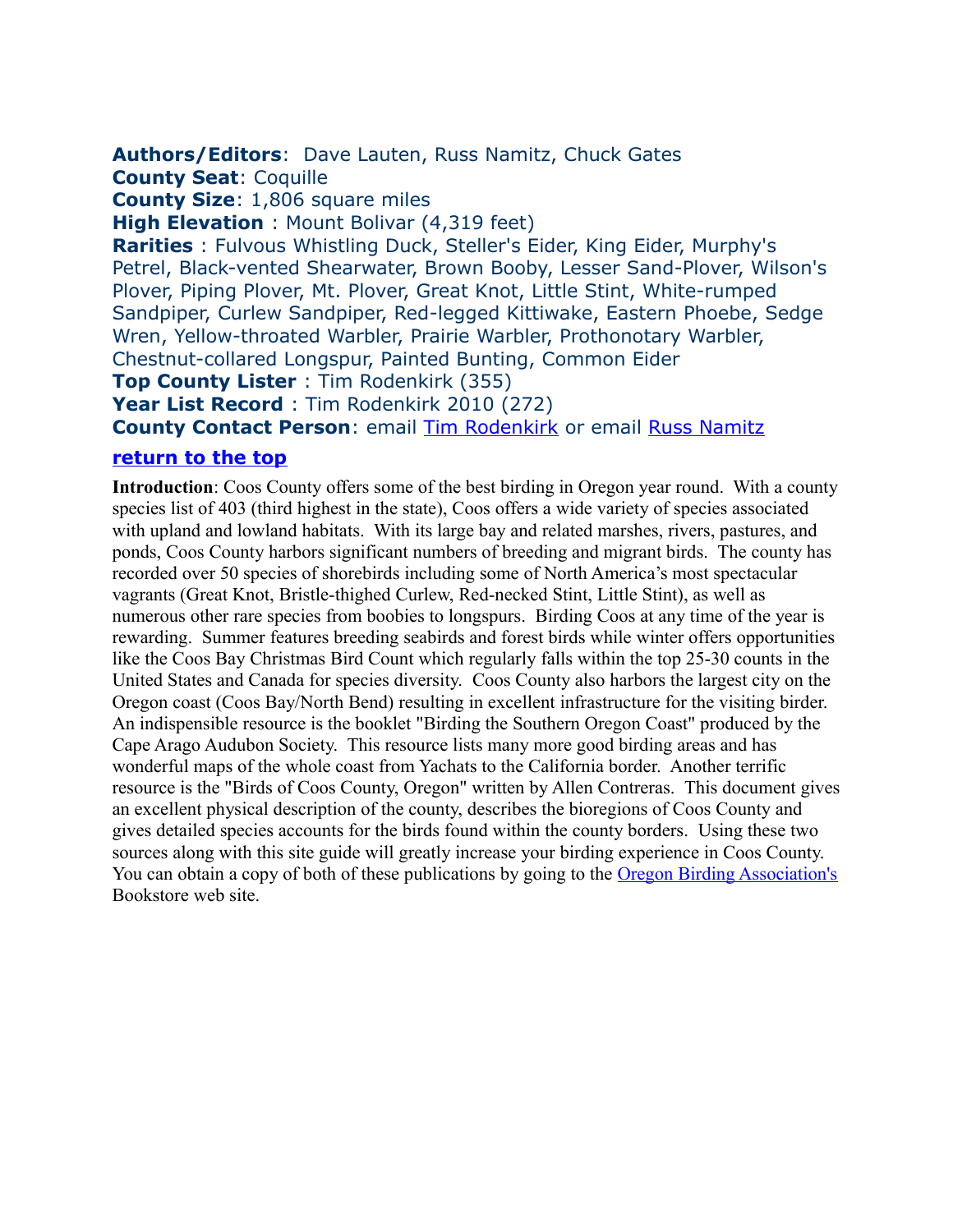# <span id="page-2-2"></span>**NORTH OF COOS BAY BRIDGE**

## <span id="page-2-0"></span>**John Dellenback Dunes Trail [return to the top](#page-0-0)**

DeLorme (copyright 2001) Pg 32 D-4 DeLorme (copyright 2008) Pg 44 E-5 **geographic coordinates** 43°35'01.6"N 124°11'05.0"W

[\(43.583770, -124.184707\)](https://www.google.com/maps/place/43%C2%B035)

[View A Google Map](http://maps.google.com/maps/ms?ie=UTF8&hl=en&msa=0&%20spn=0.010602,0.017338&z=16&msid=108036481085398338899.00046b4fb50cb3146275a) 

**Location, Habitat, and Birds:** [Go to the Oregon Birding Trails](http://www.oregonbirdingtrails.org/) 

[Website.](http://www.oregonbirdingtrails.org/) Choose the Oregon Coast Birding Trail. Click on the South Coast tab and go to section 103. There is an alternative way to access the estuary at the mouth of 10 Mile Creek. If you walk through the woods on the trail you will access the open dunes. Continue west on the open dunes and you will see the estuary and mouth of 10 mile Creek in the distance. Walk west to the edge of the deflation plain (the marshy, brushy area behind the foredune of the beach), and pick your way through the habitat, accessing the estuary and mouth of the river on the northeast side. This area is also Western Snowy Plover nesting habitat, so carefully observe all signs and ropes in the area if it is the breeding season. You can walk south along the east side of the estuary and lagoon to the creek, and if the tide and water levels are reasonable, you can wade across the creek to the south side.

## <span id="page-2-1"></span>**Lakeside [return to the top](#page-0-0)**

DeLorme (copyright 2001) Pg 32 D-3 DeLorme (copyright 2008) Pg 44 E-5 **geographic coordinates** 43°34'23.7"N 124°10'26.4"W

[\(43.573249, -124.173991\)](https://www.google.com/maps/place/43%C2%B034)

[View A Google Map](http://maps.google.com/maps/ms?hl=en&ie=UTF8&msa=0&%20spn=0.095174,0.264187&z=13&msid=108036481085398338899.00047991569525c53bd09) 

eBird Hotspot Checklist for Ten Mile Creek Estuary

**Location, Habitat and Birds:** Lakeside is in Northern Coos County near the Douglas County border. It is just east of Hwy 101 about 10 miles south of Reedsport and about 10 miles north of the Coos Bay bridge. From Hwy 101 turn east on Airport Way and travel into Lakeside. Turn right on 8th Street and follow it to the end. Bird the mouth of 10 Mile Creek from this location. Backtrack a block and go one block east on Park Avenue to 10 Mile Boat Ramp Park. Bird the area around the parking lot and boat ramp. Go north one block and travel east on North Lake Road until it ends at a trailer park. Enter the park at Kings Row and take the first right to the lakeshore. There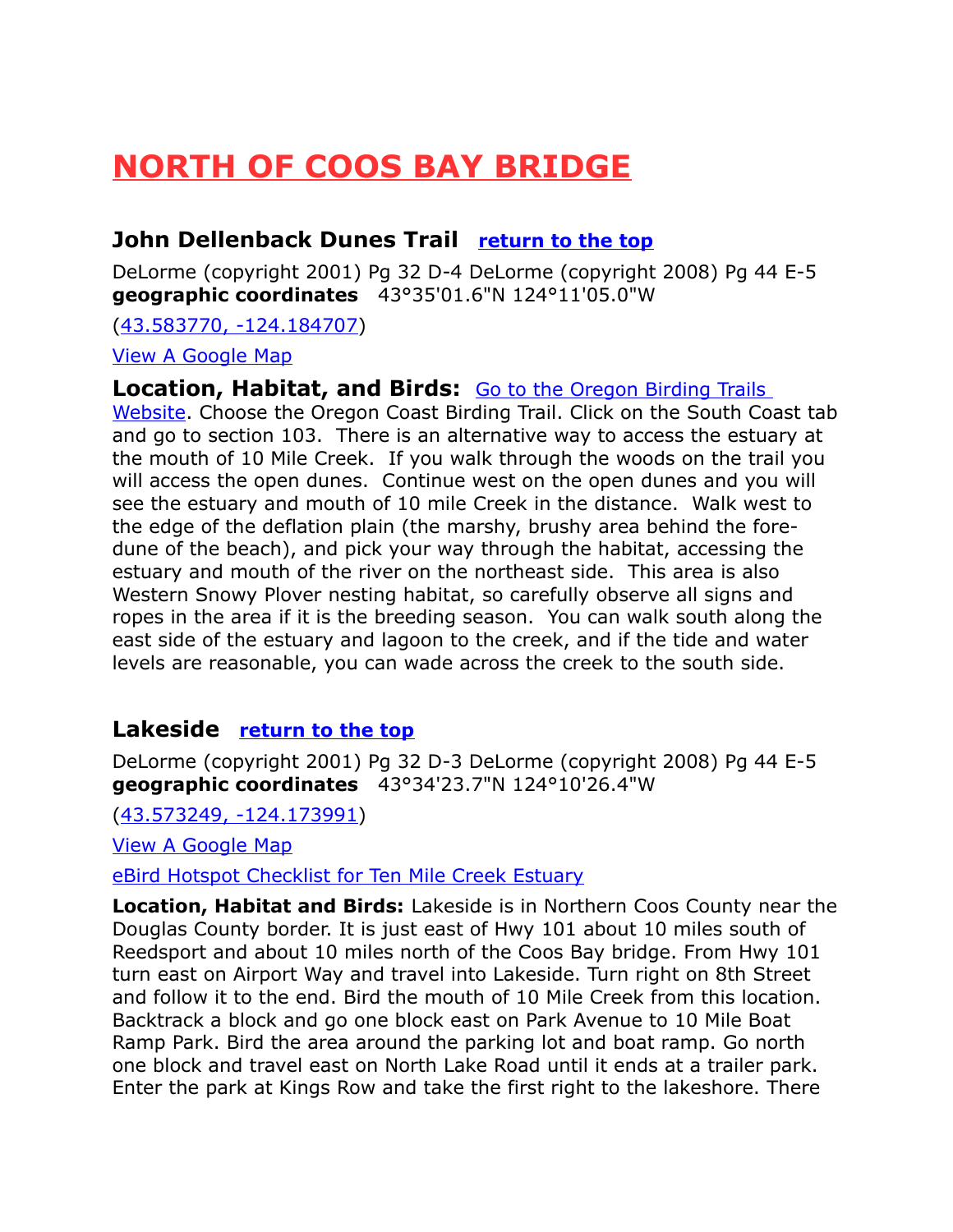is a good marshy area here that can be very birdy. Return to Kings Row and travel east until the road turns to dirt. Continue east into a forested area that opens into a marshy region. Bird this area as time allows. If you are adventurous, you can make the 2.5 mile hike along 10 mile Creek to the mouth and beach. Oregon's first record for Dickcissel was found at Lakeside in 1979. A Great-tailed Crackle was here in 2005 and again in 2006. Starting back at 101 and Airport Way. Just east of this intersection go south on Wildwood Drive. This road goes under 101 and becomes Spinreel Road. Take Spinreel south for 0.8 miles past the 101 bridge and turn right across from the dune buggy place. Take an immediate left and follow this road to its end. Park here. You can follow the creek to the ocean but there is no set trail. On the south side of the parking lot a sand road begins where ORV use is permitted. You can walk or drive (four wheel drive only) up the road to the large open sand dune area, and continue west on the numerous small trails in the woods adjacent to 10 Mile Creek. There is no set path to take, but eventually the trails will lead west to the estuary at the mouth of 10 Mile Creek. Alternatively, you can walk or drive with four wheel drive on the blue marked Sand Road. The road leads southwest and ends at the ocean, about a mile or so south of 10 mile Creek estuary. There is no driving north on the beach, so you can park and walk north along the beach to the estuary. The estuary includes a large lagoon, marsh, and pond on the south side of the mouth of the creek. This area is very productive for shorebirds and waterfowl, both during migration and in summer and winter. The area is an important nesting area for Western Snowy Plover. Please observe all signs and roped nesting area. During the breeding season stay away from the nesting area to reduce disturbance to the nesting plovers. This is an extremely reliable site for Snowy Plovers which can be found roosting in the wrackline year round. This site can attract rare species such as Red-necked Stint in 2009 and Buff-breasted Sandpiper. For an alternative way to access this area, see John Dellenback Dunes. More information is needed about the birds in this area so please report you sightings if you bird the Lakeside region.

## **Golden & Silver Falls State Natural Area [return to the top](#page-0-0)**

DeLorme (copyright 2001) Pg 34 A-1 DeLorme (copyright 2008) Pg 45 F-7 **geographic coordinates** 43°28'56.7"N 123°55'60.0"W

[\(43.482427, -123.933324\)](https://www.google.com/maps/place/43%C2%B028) [View A Google Map](http://maps.google.com/maps/ms?ie=UTF8&hl=en&msa=0&ll=43.486618,-123.932133&spn=0.04247,0.069351&z=14&msid=108036481085398338899.00046b4fbce5daee875ac) [eBird Hotspot Checklist for Golden & Silver Falls State Natural Area](http://ebird.org/ebird/hotspot/L1227909)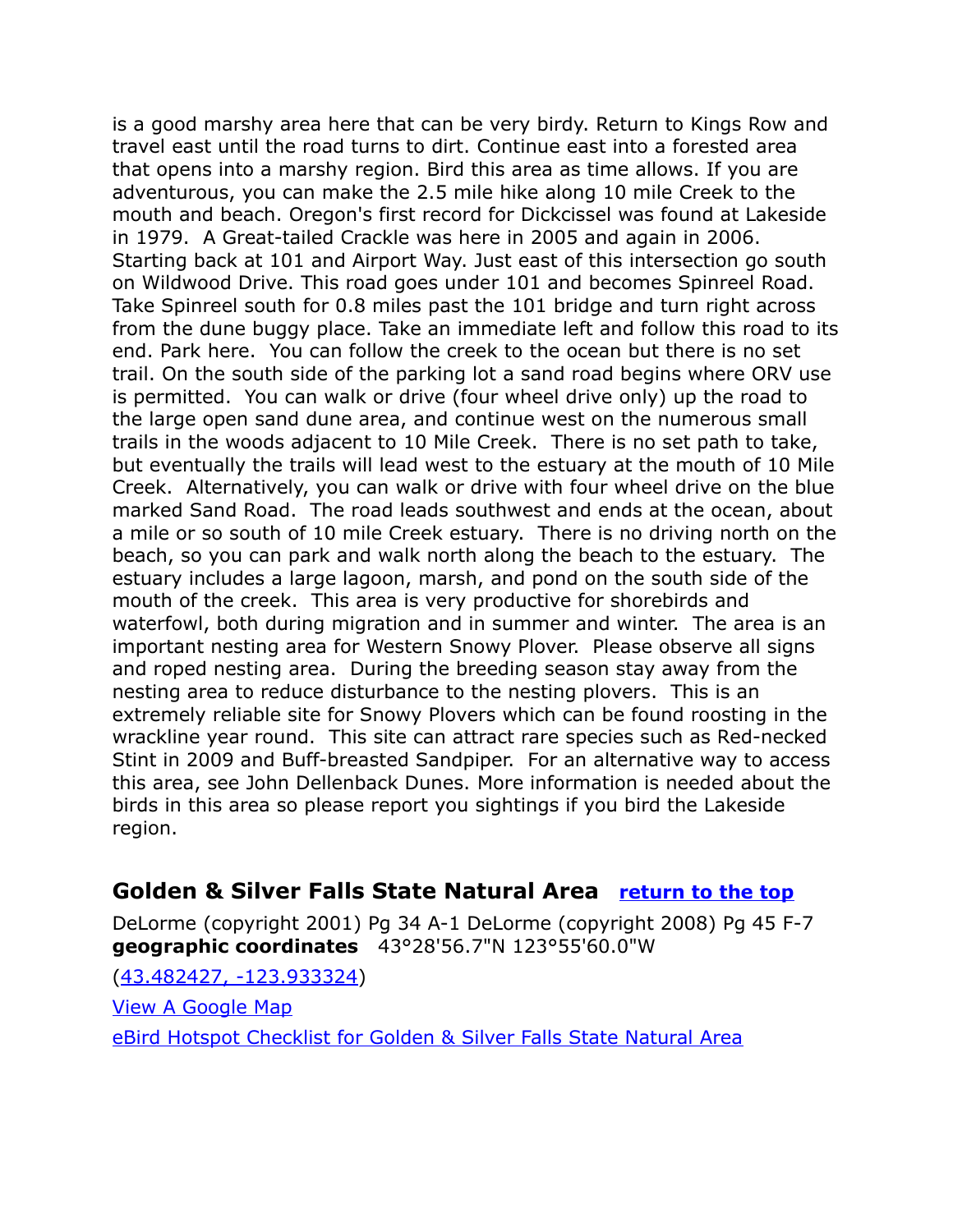**Location, Habitat, and Birds:** [Go to the Oregon Birding Trails Website.](http://www.oregonbirdingtrails.org/) Choose the Oregon Coast Birding Trail. Click on the South Coast tab and go to section 106.

#### <span id="page-4-1"></span>**Bluebill Loop [return to the top](#page-0-0)**

DeLorme (copyright 2001) Pg 33 A-6 DeLorme (copyright 2008) Pg 44 F-4 **geographic coordinates** 43°27'04.8"N 124°15'36.7"W

[\(43.451322, -124.260196\)](https://www.google.com/maps/place/43%C2%B027)

[View A Google Map](http://maps.google.com/maps/ms?hl=en&ie=UTF8&msa=0&msid=108036481085398338899.0004798af522b131379e4&%20spn=0.095389,0.264187&z=13)

**Location, Habitat, and Birds:** [Go to the Oregon Birding Trails Website.](http://www.oregonbirdingtrails.org/) Choose the Oregon Coast Birding Trail. Click on the South Coast tab and go to section 104.

#### <span id="page-4-0"></span>**North Spit Coos Bay [return to the top](#page-0-0)**

DeLorme (copyright 2001) Pg 33 A-7 DeLorme (copyright 2008) pg 51 A-10 **geographic coordinates** 43°26'38.0"N 124°13'20.1"W

[\(43.44388, -124.22224\)](https://www.google.com/maps/place/43%C2%B026)

[View A Google Map](http://maps.google.com/maps/ms?hl=en&ie=UTF8&msa=0&msid=108036481085398338899.0004798af522b131379e4&%20spn=0.095389,0.264187&z=13) 

[eBird Hotspot Checklist for North Spit Coos Bay](http://ebird.org/ebird/hotspot/L970297)

**Location:** As you are driving south toward North Bend/Coos Bay, the McCullough bridge will come into view. Before you cross that bridge, turn right on the Trans Pacific road. There are several wide areas along this road where you can pull over and scope the bay. Sometimes shorebirds and "rockpipers" can be seen taking shelter on the leeward side of the road. Continue on this road until you cross the water and bear right crossing the railroad tracks. Bear left after crossing the railroad tracks and stay on the Trans Pacific road. Take the next left about ¼ mile or so down the road onto Jordan Cove road, and follow the road to the end before the pulp mill. You can scan Jordan Cove, which is a small bay that attracts good numbers of birds. Return to the Trans Pacific Road, go right, and then go left at the fork near the railroad tracks and follow the signs to Horsfall Beach State Park. The road to Horsfall Beach will take you to Bluebill Loop described below, and out to the beach. The beach here at Horsfall is easy to access, but also open to vehicle use to the north. One can scan the ocean from the foredune or bird the shrubby edge of the parking lot, but this parking area has much ORV activity, so it is not very quiet. You can hike the beach south to the end of the North Spit (this is about 10 miles one way). Alternatively, instead of going to Horsfall Beach, continue west on the Trans Pacific road and it will bend south. At the bend in the road are two parking lots, and the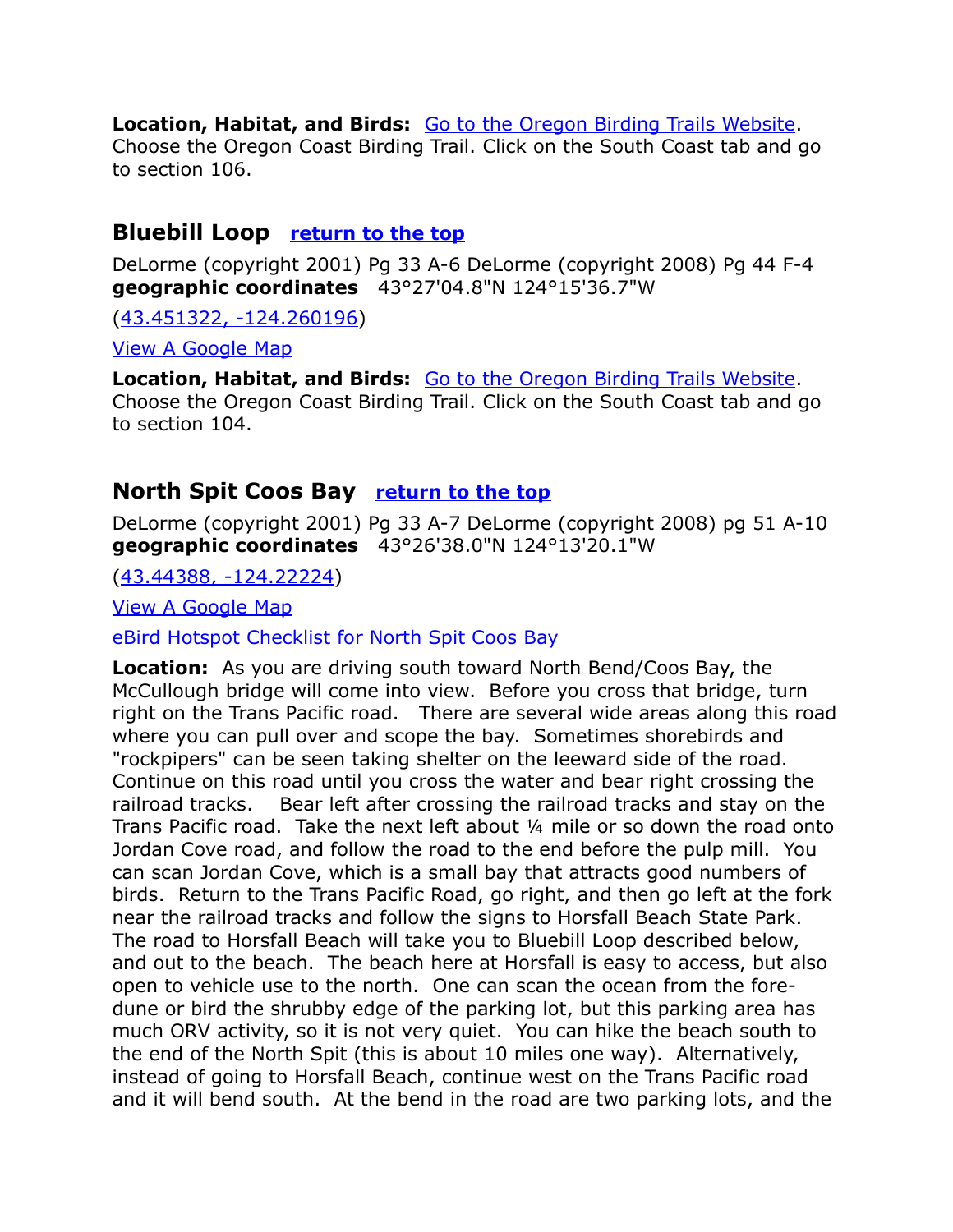lower lot has several trails that meander through the shrubs. Further south along the road you will encounter a large marshy area to the west, with a diked and gated road on the south side. One can park along the road here, but do not block the gate. Go around the gate and onto the dike. This dike goes due west and is an access to the beach. This is old Weyerhauser property, but is regularly used by walkers and birders. On the north side of the dike is a fresh water marsh, good for typical marsh birds and shorebirds. On the south side is an old pond known as the aeration ponds. This pond is excellent for waterfowl, phalaropes and swallows. The dike goes all the way around the pond, and the willows lining the pond have had some excellent vagrant passerines through the years. The willows however are very large and difficult to see into. Further west and south of the dike is a large deflation plain that is also very famous for rare birds and large numbers of shorebirds, raptors, and waterfowl. However the area is slowly being overgrown by willows and has become less attractive to many shorebirds as the ponds have not been used. Look for shorebirds in any area that has standing water, especially at the west end of the dike. At the far south end this area is a rocky dike, and on the south side of the dike is a marshy area that harbors nesting waterfowl and Wilson's Phalaropes, one of the only coastal nesting sites for this species. The area is very large and one can walk around this area for hours. Back at the road, continue south until you see the BLM boat ramp parking lot on the east side of the road. Pull in and scan the bay and check the edges of the parking lot. A Rock Wren was found along the east edge of the parking lot. Further south on the main road is the entrance to the fore-dune sand road. Do not attempt this road without four wheel drive, and with four wheel drive be prepared for soft sand. You will need a flag on your vehicle to drive this road, and a shovel and air gauge (for depressuring your tires) are recommended too. If you do not have a four wheel drive vehicle, you can walk this road and you will be on the south side of the large deflation plain area described above. Check the grassy pond on the south side of the road, which once had a Little Gull. This area to the north and south is also one of the rare coastal nesting areas of Ring-necked Duck, amongst other breeding waterfowl. Continue west on this road and you will reach the south end of the marshy area at the south end of the deflation area. This is the same area with nesting Wilson's Phalaropes, but is also good for waterfowl including Cinnamon Teal. This area is famous for Oregon's first record of Sedge Wren. In fall and winter any of these areas are good for rare tyrant flycatchers like Scissor-tailed and Tropical Kingbird, and Northern Shrikes can be found anywhere in this area in fall and winter. This area has had numerous rare birds throughout the years and is one of the most productive areas in all Coos County. Whether on foot or in a vehicle, after the ponds the fore-dune road bends south behind the fore-dune. You can access the beach via several access locations, or walk or drive south on the road. It is about 5-6 miles to the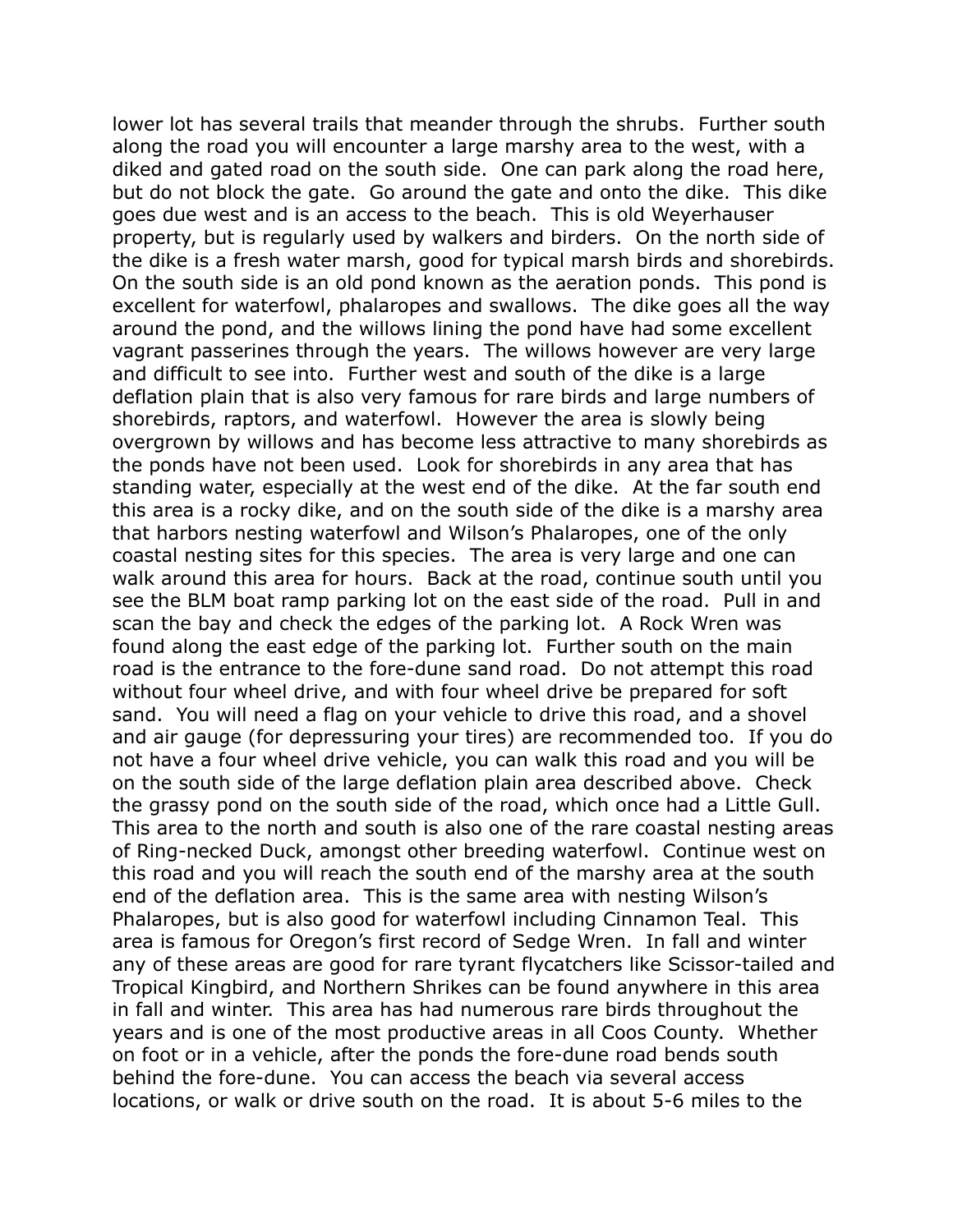jetty, a very very long walk. The beach is closed to vehicles from March 15 to Sept 15 due to nesting Western Snowy Plovers. There is also a large closed nesting for the plovers at the south end of the spit. It is very important to observe all signs and ropes and closed plover nesting areas. The area is critical for plover nesting and monitoring and enforcement during the nesting season is strictly applied. Plovers can be observed at almost any season on the beach in the wrackline, particular from the north jetty to about 1.5 miles or so to the north. Winter is the more difficult time to observe the plovers as there is not a large wintering flock here, but some are always present, however they may not be on the beach. If you can drive to the north jetty it is well worth it. The north jetty of the Coos river is one of the most flat, high jetties. One can scan the harbor mouth from the base of the jetty. If the waves are not huge, you can walk out onto the jetty fairly far to get excellent views of the mouth of the river and the ocean beyond. "Rockpipers" are common on the jetty, as are gulls, cormorants, and pelicans. Harlequin Ducks may be off the tip of the jetty or along the rocky sides, and sometimes really good views of small alcids like Ancient Murrelet and Marbled Murrelet can be had. The jetty has had some famous visitors including a Steller's Eider, King Eider and Red-legged Kittiwake. Back at the base of the jetty, the little cove beach to the east should be checked for waterfowl, shorebirds, and gulls.

If you did not take the fore-dune road, but stayed on the main road, just south of the entrance to the fore-dune road, on the west side, is a small grassy pond and marshy area. This is the same area as described above from the fore-dune road. This area once had a Little Gull. Continue south to the end of the road, where there is a turn around. Bird the fence around the old fish hatchery and the manufacturing facility just to the north. This fence area has had many good birds, such as Say's Phoebe which seem to show up here regularly. Mountain Bluebird has been found here. Also bird the willows along the west side of the road. If one has four wheel drive, you can continue south on the sand road that leads through the woods. It will shortly come out along the edge of the bay. This is prime birding that does not get birded much. The Bay is subject to huge tides, so depending on the tide, there may be extensive or no mudflats. The best time to bird it is at mid-tide, when there is not too much mudflats but enough to attract birds. The area can teem with gulls, ducks, shorebirds, and herons and egrets. Huge flocks of migrant shorebirds can be along the bayside. Just keep driving south following the edge of the bay, stopping and scanning where you like, but do not drive out onto the mud, as it is very soft and your vehicle will get stuck. Stay on the dry sand along the edge of the upland. After you come out of the woods on a second small section along the bay, there is an island just offshore in the bay. This is Clam Island, and the area around the island and to the south of the island can be excellent for huge flocks of shorebirds or waterfowl if the tide is higher. If you get all the way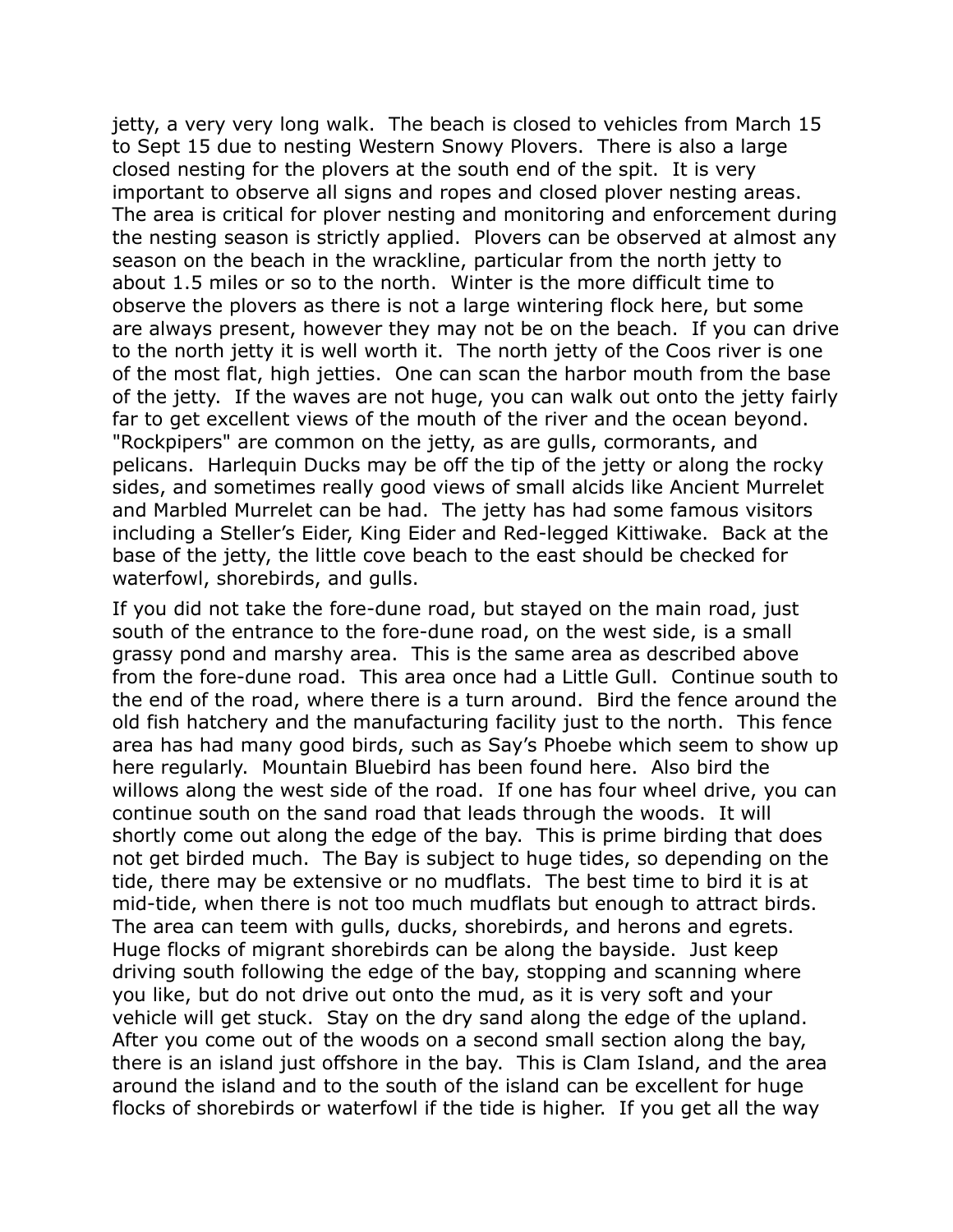to the south end, the sand road will veer inland, and you will be along the east edge of the Snowy Plover nesting area. This will be the fore-dune road again. If you travel south, you will shortly get to the north jetty area, and if you travel north the fore-dune road will lead you back in a big loop. The area is large and remote, so if you do drive out on the spit, be prepared and never attempt any of this area with a two wheel drive!

**Habitat and Birds:** Birds that can be seen from Jordan Cove Road include Red-breasted Merganser, Surf Scoter, White-winged Scoter, Bufflehead, Common Loon, Pacific Loon, Red-throated Loon (Yellow is possible), grebes (Pied-billed, Horned, Eared, Western, Red-necked), Greater Yellowlegs, Marbled Godwit, Black Turnstone, Black-bellied Plover, gulls & terns, and Wrentit. In 1992 a Steller's Eider was found at the North Spit and a Murphy's Petrel was found beached on Horsfall Beach in 1987. A Red-necked Stint showed up here in 1999 and a Little Stint was here in 2002. A Curlew Sandpiper was here in 2001 and a Little Gull was recorded in 1999. A dead Xantus's Murrelet washed up here in 1998. In 1997, both Tropical Kingbird and Scissor-tailed Flycatcher were found at this location. A Sedge Wren and a Virginia Warbler were here in 2003. A Cape May Warbler was here in 2004. Two Chestnut-collared Longspurs were at this location in 2002 (another showed up in 2006). A Great-tailed Grackle was discovered here in 2006 and Least Tern has been recorded twice at the south end of the spit.

# <span id="page-7-0"></span>**East Bay Road & Kentuck Slough [return to the top](#page-0-0)**

DeLorme (copyright 2001) Pg 33 A-7 DeLorme (copyright 2008) pg 51 A-10 **geographic coordinates** 43°25'26.4"N 124°11'09.6"W

[\(43.423992, -124.185994\)](https://www.google.com/maps/place/43%C2%B025)

[View A Google Map](http://maps.google.com/maps/ms?hl=en&ie=UTF8&msa=0&msid=108036481085398338899.0004798af522b131379e4&%20spn=0.095389,0.264187&z=13)

[eBird Hotspot Checklist for Kentuck Slough](http://ebird.org/ebird/hotspot/L855391)

**Location:** Traveling south on Hwy 101 just before crossing the McCullough bridge, turn east on East Bay Road. Take this road for 2.6 miles to Kentuck Way Lane (some prefer to continue on East Bay Road which is a good option also). This road follows Kentuck Slough and eventually ends about 6 miles into the Coast Range.

**Habitat and Birds:** This area often floods and can be very good for herons, rails, shorebirds, and waders. Once into the forest, look and listen for Mt. Quail, Sooty Grouse, Chestnut-backed Chickadee, and Brown Creeper.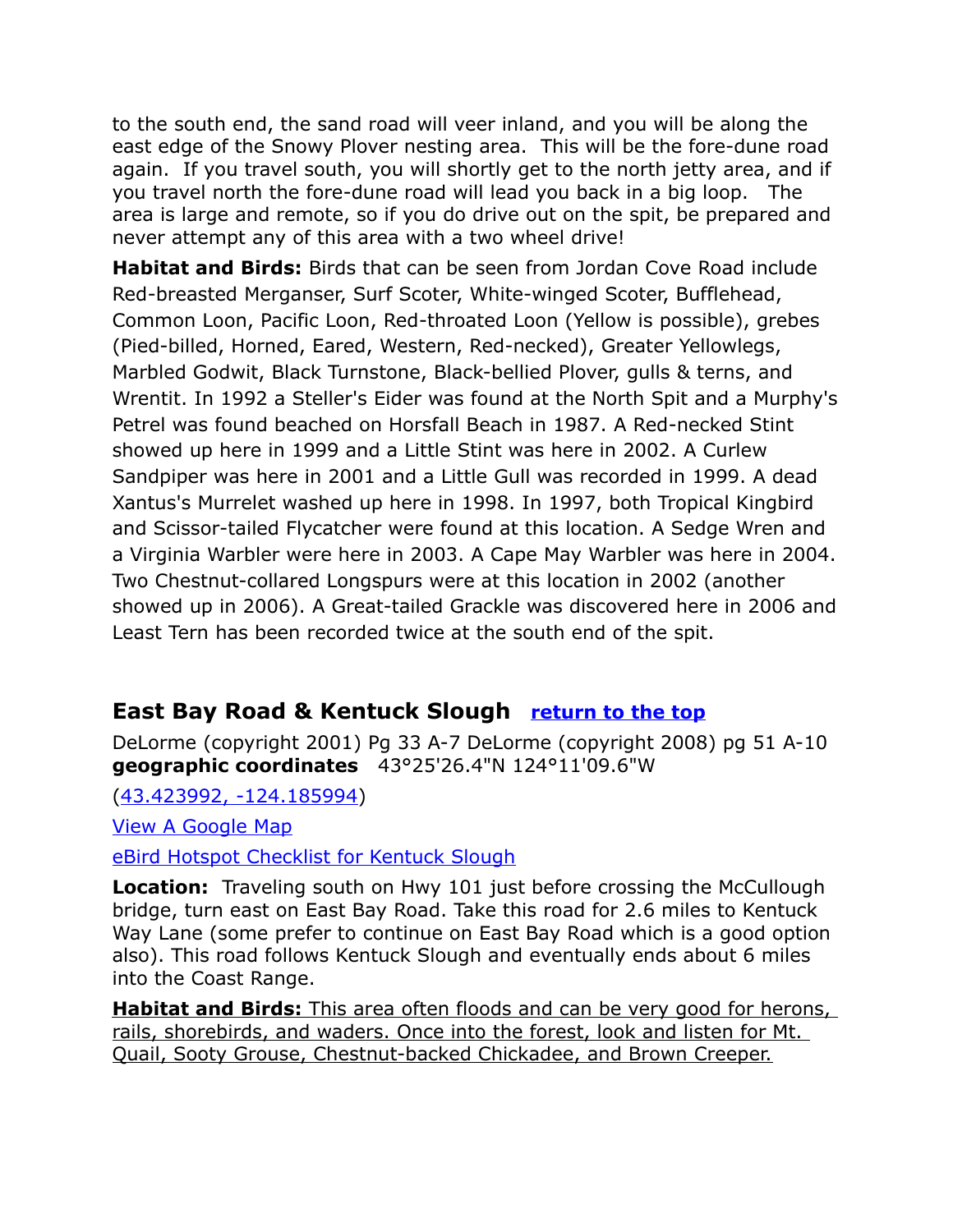# <span id="page-8-2"></span>**COOS BAY AREA**

# <span id="page-8-1"></span>**Simpson-Ferry Road Park [return to the top](#page-0-0)**

DeLorme (copyright 2001) Pg 33 A-7 DeLorme (copyright 2008) pg 51 A-10 **geographic coordinates** 43°25'09.5"N 124°13'29.5"W

[\(43.419297, -124.224863\)](https://www.google.com/maps/place/43%C2%B025)

#### [View A Google Map](http://maps.google.com/maps/ms?hl=en&ie=UTF8&msa=0&msid=108036481085398338899.0004798af522b131379e4&%20spn=0.095389,0.264187&z=13)

**Location:** Just after passing over the McCullough bridge, turn left on Ferry Road. The road will soon fork. Take the right fork to the baseball diamond (Ferry Road Park  $43.419414$ ,  $-124.220765$ ) and bird that area. Return to the fork and drive north for a short distance. The road will curve around under Hwy 101 and will enter the Simpson Park Area. Drive slowly and find pull-off places that will allow you to bird the area.Return to the fork in the road on the east side of the bridge and take the Chappell Parkway under the bridge and around the bay [\(43.421031, -124.224783\)](https://www.google.com/maps/place/43%C2%B025).

**Habitat and Birds:** This area should be checked for migrant passerines. It's good for wintering passerines as well (B&W Warbler has been seen here) and this is a good location for summer resident passerines.

## <span id="page-8-0"></span>**North Bend [return to the top](#page-0-0)**

DeLorme (copyright 2001) Pg 33 A-7 DeLorme (copyright 2008) Pg 51 A-10 **geographic coordinates City Hall** 47°29'44.9"N 121°47'07.0"W

[\(47.495809, -121.785280\)](https://www.google.com/maps/place/47%C2%B029)

#### [View A Google Map](http://maps.google.com/maps/ms?hl=en&ie=UTF8&msa=0&spn=0.190939,0.528374&z=12&msid=108036481085398338899.000479910a3f13594fa2e)

**Location, Habitat and Birds:** North Bend is located on Hwy 101 22 miles south of Reedsport and 25 miles north of Bandon. 1) Simpson Park Island is to the west ofHwy 101, just south of the Coos Bay (Conde B. McCullough Memorial) Bridge. Access is the first road (Ferry Rd.) south of the bridge on the east side. Bear left at the first fork onto Chappel Pkwy. Continue down the hill (past Pittum Loop) towards the water and follow the road under the bridge to a parking lot. Walk the railroad tracks south to a junction and take a right along the tracks to head out to a not-so-obvious island created by dredge spoils. Look for sparrow flocks along the way and, after the junction, look for ducks on both sides of the tracks. 2)Return to Ferry Rd. and turn left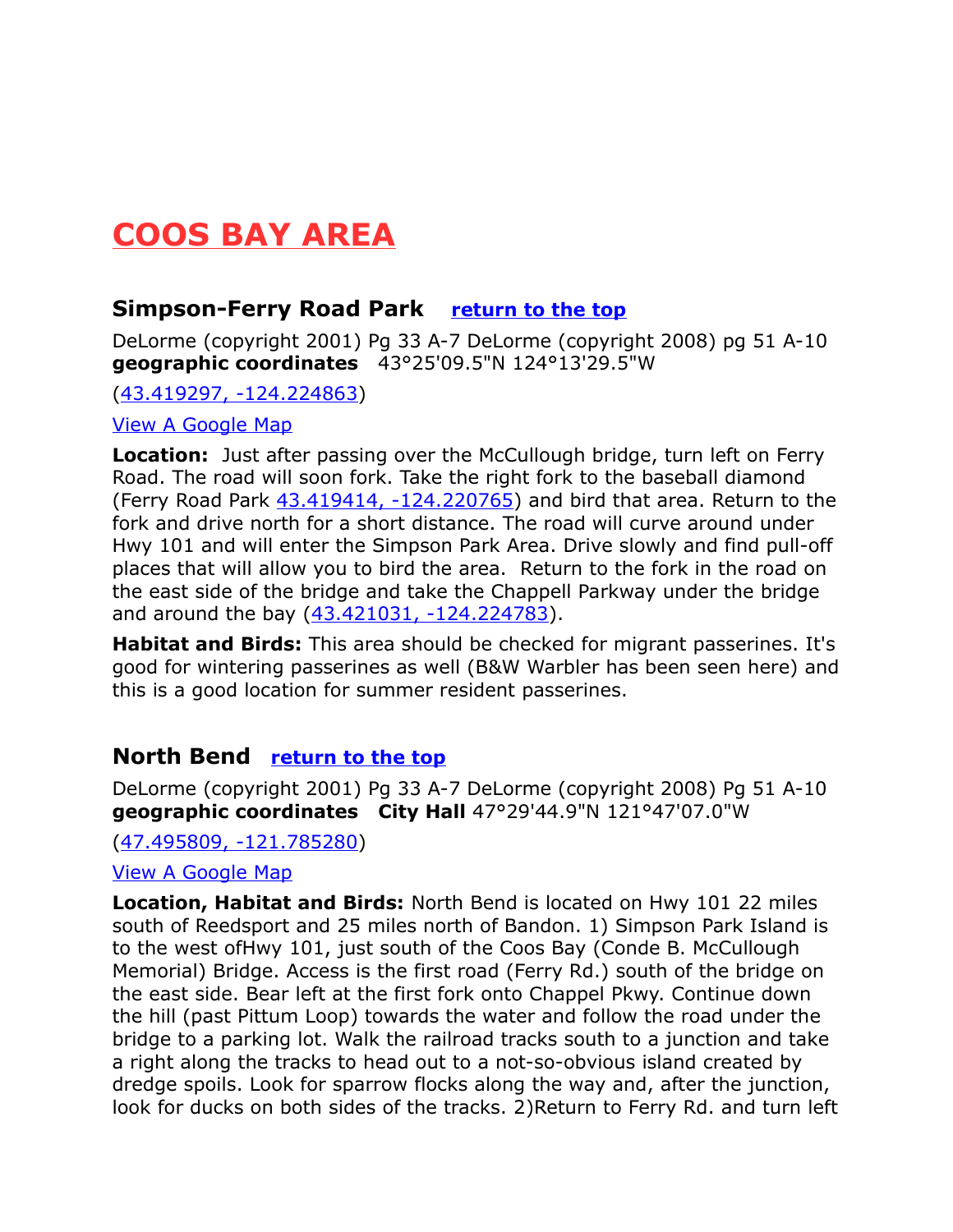(east) to a dead end that the bay just after Ferry Park. Scope the bay for water birds and listen for songbirds in the park itself. 3) Heading south through North Bend, turn right (west) onto Virginia Ave. Head west 0.9 miles and bear right onto Maple St. After 0.2 miles, bear left onto Maple Ave which quickly turns into Colorado St. Turn right after 0.2 miles at Airport Way and drive to the end where the road dead ends at the Coos Bureau of Land Management (BLM) office. This overlooks the airport where geese and plovers can often be found feeding. Palm Warblers often winter in the bushes around the parking lot and a Black Phoebe is usually flycatching at the wastewater pond to the NW, viewable from above. In the past, North Bend has produced such rarities as Eurasian Collared-Dove in 2006, Tropical Kingbird in 1982, Blue Jay in 1977, White Wagtail in 1999, Black & White Warbler in 1978, Clay-colored Sparrow in 1983, Lark Bunting in 1980, and Dickcissel in 1988.

# <span id="page-9-0"></span>**Pony Slough [return to the top](#page-0-0)**

DeLorme (copyright 2001) Pg 33 A-7 DeLorme (copyright 2008) pg 51 A-9 **geographic coordinates** 43 24' 26" N 124 13' 54" W

(43.40676, -124.23163)

[View A Google Map](http://maps.google.com/maps/ms?hl=en&ie=UTF8&msa=0&spn=0.190939,0.528374&z=12&msid=108036481085398338899.000479910a3f13594fa2e)

[eBird Hotspot Checklist for Pony Slough](http://ebird.org/ebird/hotspot/L855389)

**Location:** Though the west side of the slough is now closed, there are several good viewing points that will allow the birder good views of the slough. As you enter North Bend, look for signs that direct you to Ocean Beaches and Charleston. Turn right on Virginia Street and travel west about 7 blocks. On your left you will see the Pony Village Mall. There are several businesses on your right that border the slough. Pull into the parking lot closest to the slough channel that runs under Virginia Street [\(43.407253,](https://www.google.com/maps/place/43%C2%B024)  [-124.231927\)](https://www.google.com/maps/place/43%C2%B024) and scope the slough (mid-tide is best). To get a different view of the slough, backtrack east a block or so and take a left (north) on Monroe street. Travel 4 blocks and turn left on Florida Street [\(43.411869,](https://www.google.com/maps/place/43%C2%B024)  [-124.229261\)](https://www.google.com/maps/place/43%C2%B024). Park at the west end of Florida and walk down to the slough along the trail.

**Habitat and Birds:** Shorebirds and waders are the primary attractions here though ducks, grebes, pelicans, and loons can be seen at higher tides. Great Egret, Black-bellied Plover, Semipalmated Plover, Greater Yellowlegs, Whimbrel, Marbled Godwit, Red Knot, Sanderling, Western Sandpiper, Least Sandpiper, Semipalmated Sandpiper, Dunlin, and Short-billed Dowitcher can all be found here with some regularity. Rarities to look for include both American and Pacific Golden-plover, Willet, Ruff, Buff-breasted Sandpiper, Baird's Sandpiper, Sharp-tailed Sandpiper, and Ruddy Turnstone. Keep an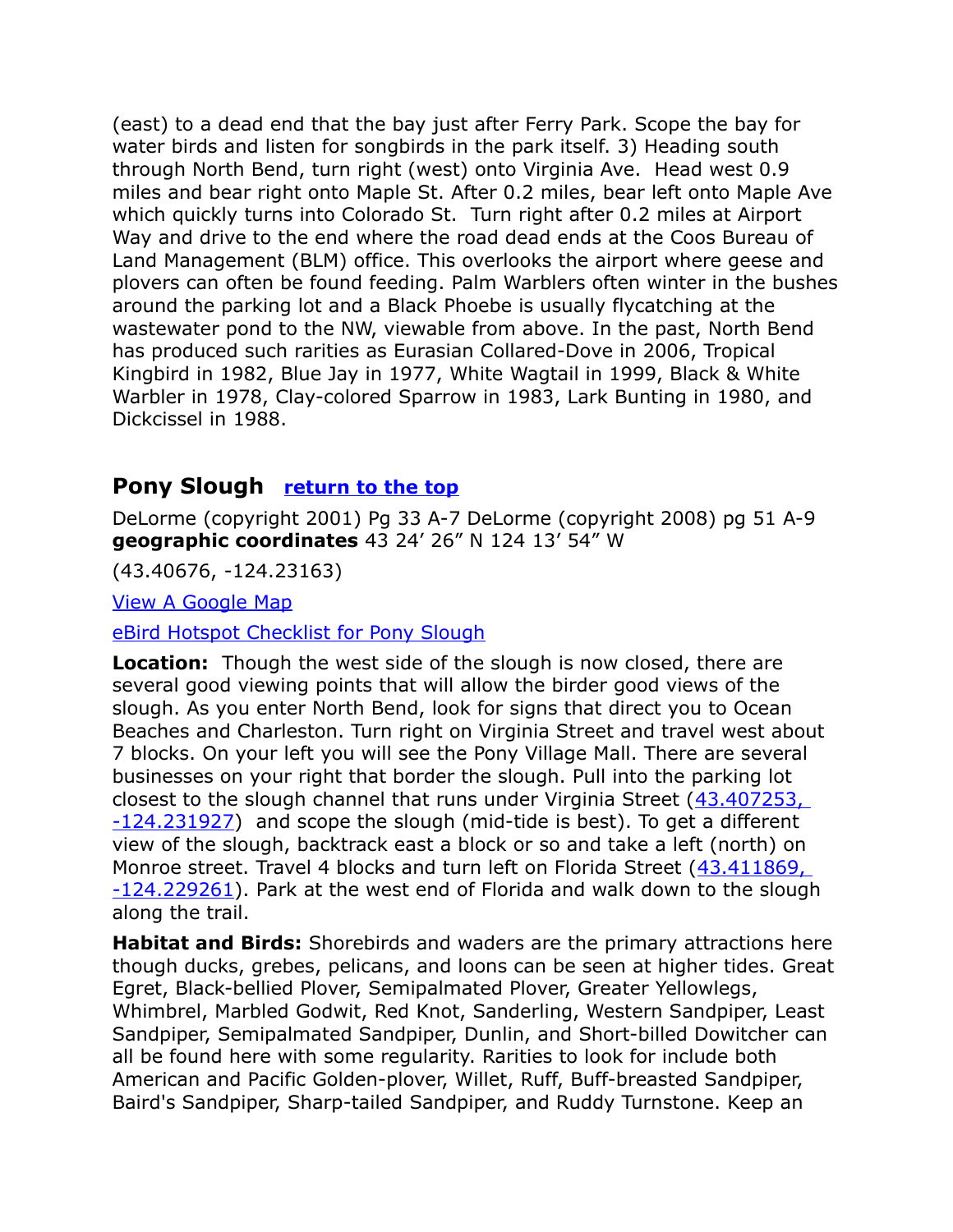eye out for fall Tropical Kingbirds and check the teal flocks for Eurasian Green-winged Teal. A Stilt Sandpiper was here in 1982.

# <span id="page-10-1"></span>**Coos Bay [return to the top](#page-0-0)**

DeLorme (copyright 2001) Pg 33 a-7 DeLorme (copyright 2008) Pg 51 A-10 **geographic coordinates City Hall** 43°22'04.7"N 124°13'04.0"W

[\(43.367984, -124.217768\)](https://www.google.com/maps/place/43%C2%B022)

[View A Google Map](http://maps.google.com/maps/ms?hl=en&ie=UTF8&msa=0&spn=0.190939,0.528374&z=12&msid=108036481085398338899.000479910a3f13594fa2e)

**Location, Habitat and Birds:** Coos Bay is on Hwy 101 about 21 miles north of Bandon and 26 miles south of Reedsport. **1)** From Hwy 101 and Ivy Ave, park across from the Motel 6 [\(43.378974, -124.217201\)](https://www.google.com/maps/place/43%C2%B022) on the bay side of the highway. A small number of Willits winter here and scope the exposed mudflats for shorebirds and deeper channels for water birds. **2)** South of Ivy Ave 0.7 miles, turn right (west) off Hwy 101 onto Commercial Ave. Follow Commercial Ave (bear right after the light) until the stop sign at 10th St. Turn right (north) onto 10th St. and park on the right at the softball field  $(43.369911, -124.222131)$ . Walk across the street to Mingus Park and bird the pond. Check the domestic waterfowl for wild birds such as scaup and wigeon. Gulls are tame here and offer close study of good diversity in the winter. A paved path leads into conifers at the NW corner of this small park where one can encounter woodland species. A Green Heron has occasionally been seen in this corner of the pond. **3)**Three blocks south of Mingus Park on 10th St., turn right (west) on Anderson Ave. Continue west on Anderson Ave about 0.4 miles to a small parking area on the right where the road is bisected by power lines  $(43.367032, -124.229615)$ . There is a swamp on the left where Red-shouldered Hawks, Virginia Rails and Wood Ducks breed. Rarities recorded around Coos Bay include Fulvous Whistling-Duck, King Eider, Yellow-billed Loon, Bristle-thighed Curlew, Bar-tailed Godwit, Sharp-tailed Sandpiper, Curlew Sandpiper, Stilt Sandpiper, Ruff, Elegant Tern, Long-billed Murrelet, Tropical Kingbird, and Hooded Oriole.

# <span id="page-10-0"></span>**Millicoma Marsh [return to the top](#page-0-0)**

DeLorme (copyright 2001) Pg 33 B-7 DeLorme (copyright 2008) Pg 51 A-10 **geographic coordinates** 43°21'59.0"N 124°11'43.2"W

[\(43.366382, -124.195334\)](https://www.google.com/maps/place/43%C2%B021)

[View A Google Map](http://maps.google.com/maps/ms?ie=UTF8&hl=en&msa=0&msid=108036481085398338899.00046b4f4aaa3b7f18518&ll=43.386587,-124.199753&spn=0.340325,0.55481&z=11)

[eBird Hotspot Checklist for Millicoma Marsh](http://ebird.org/ebird/hotspot/L743272)

**Location, Habitat, and Birds:** [Go to the Oregon Birding Trails Website.](http://www.oregonbirdingtrails.org/) Choose the Oregon Coast Birding Trail. Click on the South Coast tab and go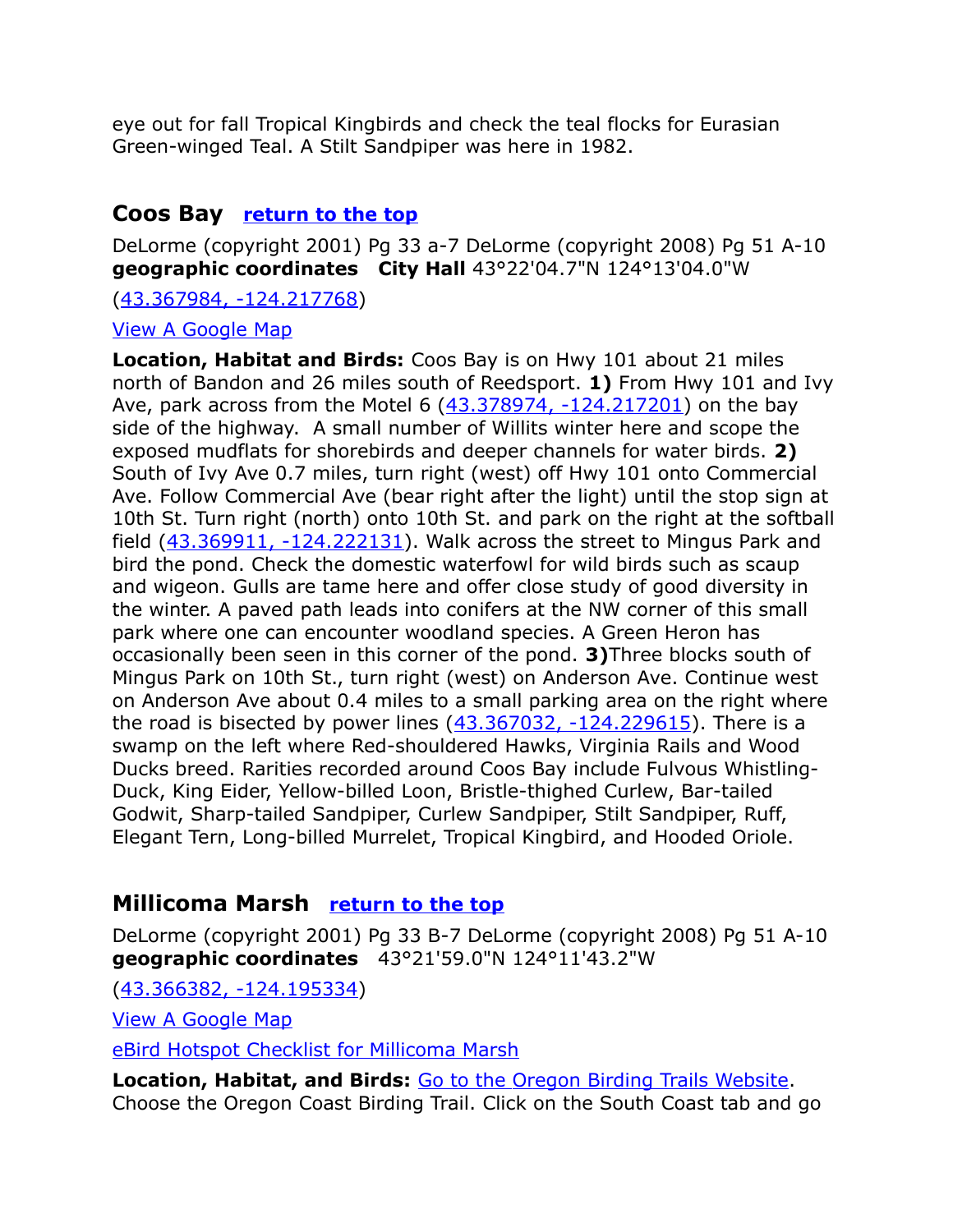to section 105. A Summer Tanager was here in 2001. Indigo Bunting in 2001. Swamp Sparrow, Harris's Sparrow and White-throated Sparrow can be found here on occasion as well. People often leave a little seed out in winter so look for these seed piles which will often have a good mix of sparrows.

# <span id="page-11-2"></span>**Stock Slough Owling Route [return to the top](#page-0-0)**

DeLorme (copyright 2001) Pg 33 B-8 DeLorme (copyright 2008) Pg 52 - B-1 **geographic coordinates** 43°20'28.6"N 124°07'20.1"W

#### [\(43.34128, -124.12224\)](https://www.google.com/maps/place/43%C2%B020)

#### [View A Google Map](http://maps.google.com/maps/ms?hl=en&ie=UTF8&msa=0&ll=43.317684,-124.015045&spn=0.191088,0.528374&z=12&msid=108036481085398338899.0004798ae22d4d553f074)

**Location, Habitat and Birds:** This route can be run in the daytime but the main draw here is the nighttime owling. The best time to bird is late winter or early spring. From the south end of Coos Bay, 101 takes a sweeping left turn and then turns south again. Where the road turns south, go straight (east) on Newport Avenue. This road becomes the Coos River Hwy (Hwy 241). After the bridge, the road curves north for a while and it again curves east (this is the community of Eastside and the Millicoma Marsh). Stay on 241 as it leaves Eastside. Continue on until you cross the bridge at Catching Slough. Just past the bridge, turn right on East Catching Slough Road. Go 2.3 miles and turn left on Stock Slough Road. Travel 2.2 miles and turn right on road #26-12-4.2. This road is not signed but is paved for the first 4 miles. Bird this whole paved section (there are dirt side roads to explore if you have a local map). Listen for Saw-whet, Western Screech, N. Pygmy, and Great Horned Owls along this road.

# <span id="page-11-1"></span>**CHARLESTON AREA**

# <span id="page-11-0"></span>**Empire and Barview [return to the top](#page-0-0)**

DeLorme (copyright 2001) Pg 33 B-6 DeLorme (copyright 2008) Pg 51 B-9 **geographic coordinates** 43°22'57.7"N 124°16'58.6"W

[\(43.382705, -124.282948\)](https://www.google.com/maps/place/43%C2%B022)

[View A Google Map](http://maps.google.com/maps/ms?hl=en&ie=UTF8&msa=0&spn=0.198302,0.528374&z=12&msid=108036481085398338899.00047989ef81125bbf4da)

[eBird Hotspot Checklist for Empire and Barview](http://ebird.org/ebird/hotspot/L2339838)

**Location, Habitat and Birds:** From North Bend, follow the signs to ocean beaches via Virginia Street. At the intersection of Virginia and Broadway St., turn left on Broadway. Follow Broadway until it reaches a commercial area (McDonald's, Sizzler etc.). Get in the right lane and turn right on Newmark Ave. (also called the Cape Arago Hwy). Stay on this road for 1.8 miles and the road will take a 90 degree turn to the left. **1)** Staying left here will take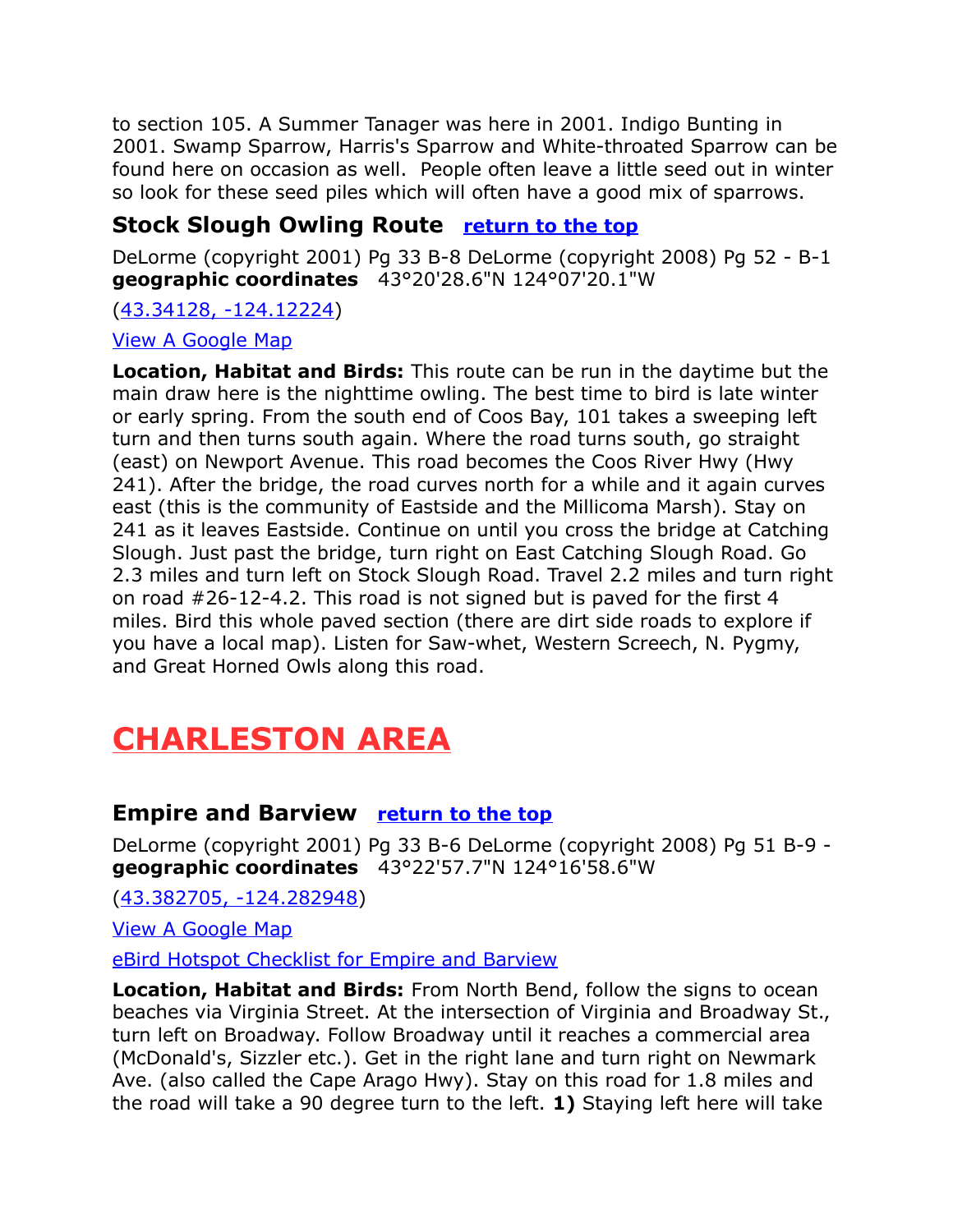you to Charleston but a short detour straight ahead on Newark [\(43.393823,](https://www.google.com/maps/place/43%C2%B023)  [-124.279354\)](https://www.google.com/maps/place/43%C2%B023) and down the hill to the docks can give you good views of resting birds (scoters, grebes, cormorants, gulls, ducks). Continue back on the Cape Arago Hwy ( now marked Empire Blvd and this region is known by the locals as the community of Empire) and travel south. **2)** At 0.6 miles south of the junction of Empire and Newmark, you will see the sewage treatment facility (Across from Fulton Ave. [43.38552, -124.28253\)](https://www.google.com/maps/place/43%C2%B023). The facility itself offers no viewing but the parking area and the trail around the facility can be very productive. Watch for Brant, Eurasian and American Wigeon, Marbled Godwit and Snowy Egrets here. **3)** Back on the Cape Arago Hwy travel south for another 1.3 miles and look for a pull-off on the right (directly across from the dome-shaped house on Hedge Lane 43.368156, [-124.295253\)](https://www.google.com/maps/place/43%C2%B022). This area offers good scope views of bay and can produce shorebirds and gulls when the tide allows. **4)** Proceed on the Cape Arago Hwy another .9 miles and park near a cement building about .1 miles past the Dairy Queen (this area is called Fossil Point  $43.358187$ ,  $-124.308618$ ). Scope the bay. Some species to watch for include Clark's Grebe, Brant, Harlequin Duck, and Eurasian Wigeon. This is where a Brown Booby stayed in the winter of 09-10. Just north of the Dairy Queen, one can scan the sandy point behind the private house. You can walk north along the little side road adjacent to the Dairy Queen, and you will get a view of this sandy spit. This spit is a good place for Brant and large flocks of gulls and shorebirds. Bar-tailed Godwit has been found at this point several times.

## <span id="page-12-0"></span>**Charleston Area & OIMB [return to the top](#page-0-0)**

DeLorme (copyright 2001) Pg 33 B-6 DeLorme (copyright 2008) Pg 51 B-9 **geographic coordinates** 43°20'38.3"N 124°19'40.5"W

[\(43.34397, -124.32792\)](https://www.google.com/maps/place/43%C2%B020)

[View A Google Map](http://maps.google.com/maps/ms?hl=en&ie=UTF8&msa=0&spn=0.198302,0.528374&z=12&msid=108036481085398338899.00047989ef81125bbf4da) 

[eBird Hotspot Checklist for Charleston Area](http://ebird.org/ebird/hotspot/L798559)

**Location, Habitat and Birds:** From North Bend, take the Cape Arago Hwy (see Empire & Barview for directions) for about 9 miles. Cross the bridge into Charleston and take a right on Boat Basin Road. **1)** Go west for a couple of blocks and turn right on Kingfisher Drive [\(43.343527, -124.325152\)](https://www.google.com/maps/place/43%C2%B020). Take this to the water and make a loop around the marina area. This is a decent place to get good looks at Brown Pelican (photos too), loons, grebes, gulls and other waterfowl. Return to Boat Basin Road via the loop around the marina. Take a right and go a short distance to Alaska Packer Road. This will give you a nice view of the bay and a nice sand spit that can hold gulls and shorebirds. **2)** Return to Boat Basin Road and take it to its westerly end (Coast Guard housing [43.347354, -124.329020\)](https://www.google.com/maps/place/43%C2%B020). From here, hike along the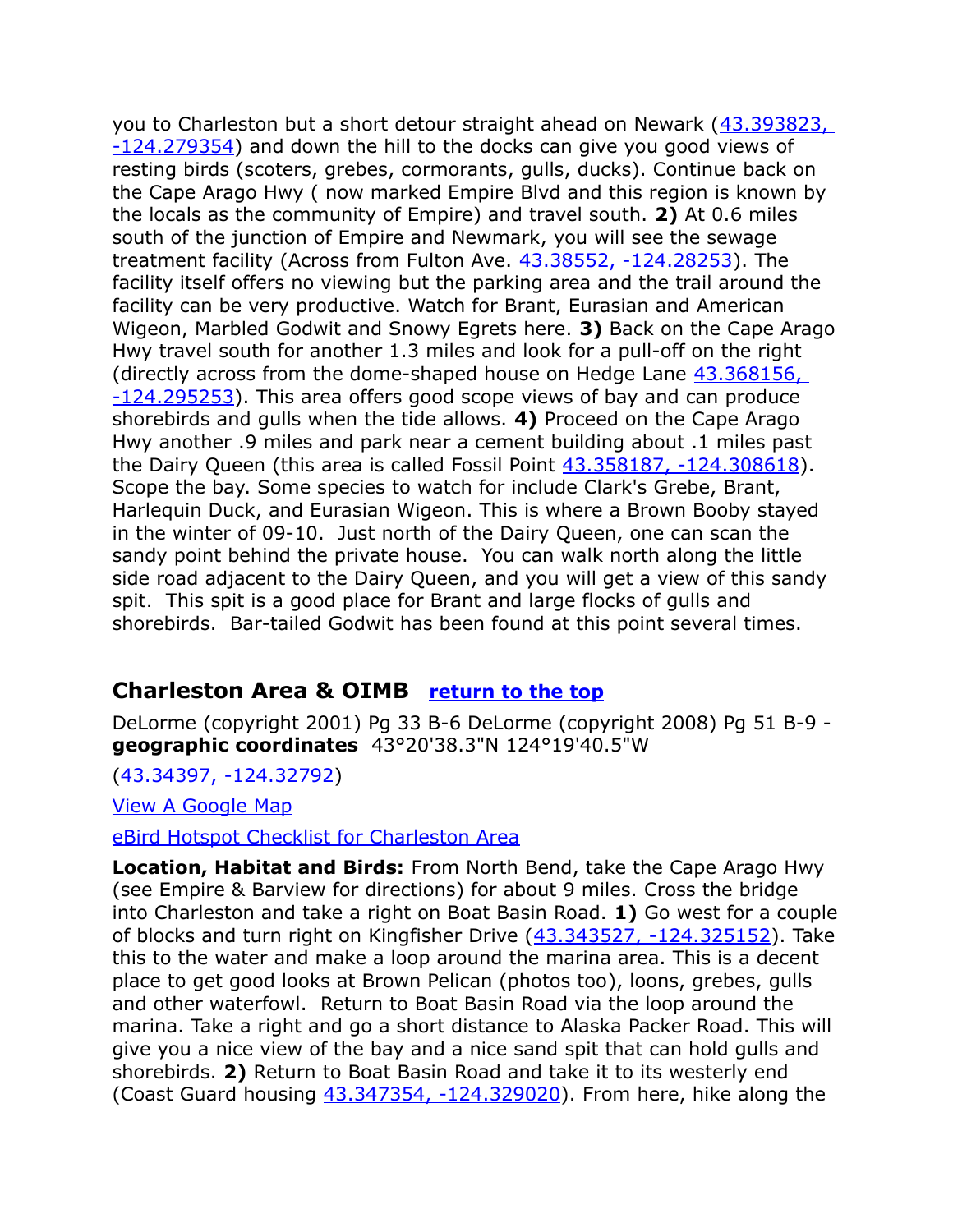trail westward. It will end at a fish-packing plant. The area between the Coast Guard facility and the fish packing plant can be very birdy (This area is known as Coos Head). Long-tailed Duck, grebes, loons, and pelicans are good here. You might hear a Pileated Woodpecker in the woods as well. A Magnificent Frigatebird was found here in 1987 and again in 1992. One of Oregon's first Eurasian Collared-Doves was discovered here in 2006. In 1984, a Northern Parula was found along the hiking trail and a Prothonotary Warbler was located in that vicinity in 1974. Scissor-tailed Flycatcher in 2005, Vermillion Flycatcher in 1992, Summer Tanager in 1981, and Chestnut-sided Warbler in 1974 round out the rarities for this spot.

# <span id="page-13-1"></span>**Bastendorf Beach [return to the top](#page-0-0)**

DeLorme (copyright 2001) Pg 33 B-6 DeLorme (copyright 2008) Pg 51 B-8 **geographic coordinates** 43°20'58.6"N 124°20'29.0"W

[\(43.349611, -124.341392\)](https://www.google.com/maps/place/43%C2%B020)

[View A Google Map](http://maps.google.com/maps/ms?hl=en&ie=UTF8&msa=0&spn=0.198302,0.528374&z=12&msid=108036481085398338899.00047989ef81125bbf4da)

[eBird Hotspot Checklist for Bastendorf Beach](http://ebird.org/ebird/hotspot/L2356727)

**Location, Habitat and Birds:** From Charleston, take the Cape Arago Hwy south for 1.5 miles and look for the turnoff to Bastendorf Beach. Before you go down to the beach, explore the area near the entrance. The pastures on the east side of the road can yield sparrows and Black Phoebe. As you come to the beach, a creek empties into the ocean. This creek often has large flocks of gulls, and can have large shorebird flocks (although this beach is a popular dog beach, so birds tend not to stay here). A Curlew Sandpiper was found here on a Christmas Bird Count. Keep following the road, and take a left towards the south jetty. Park and scan the harbor from here, an excellent place to view waterfowl, loon, and grebes. A female King Eider was found here in spring. The south jetty is not a good jetty to walk out on as it is very uneven, slippery, and subject to large waves.

# <span id="page-13-0"></span>**Sunset Bay State Park [return to the top](#page-0-0)**

DeLorme (copyright 2001) Pg 33 B-6 DeLorme (copyright 2008) Pg 51 B-8 **geographic coordinates** 43°19'57.9"N 124°22'24.2"W

[\(43.332751, -124.373400\)](https://www.google.com/maps/place/43%C2%B019) [View A Google Map](http://maps.google.com/maps/ms?ie=UTF8&hl=en&msa=0&msid=108036481085398338899.00046b4f4aaa3b7f18518&ll=43.386587,-124.199753&spn=0.340325,0.55481&z=11) [eBird Hotspot Checklist for Sunset Bay State Park](http://ebird.org/ebird/hotspot/L857508) [Park Map & Brochure](http://www.oregonstateparks.org/park_100.php)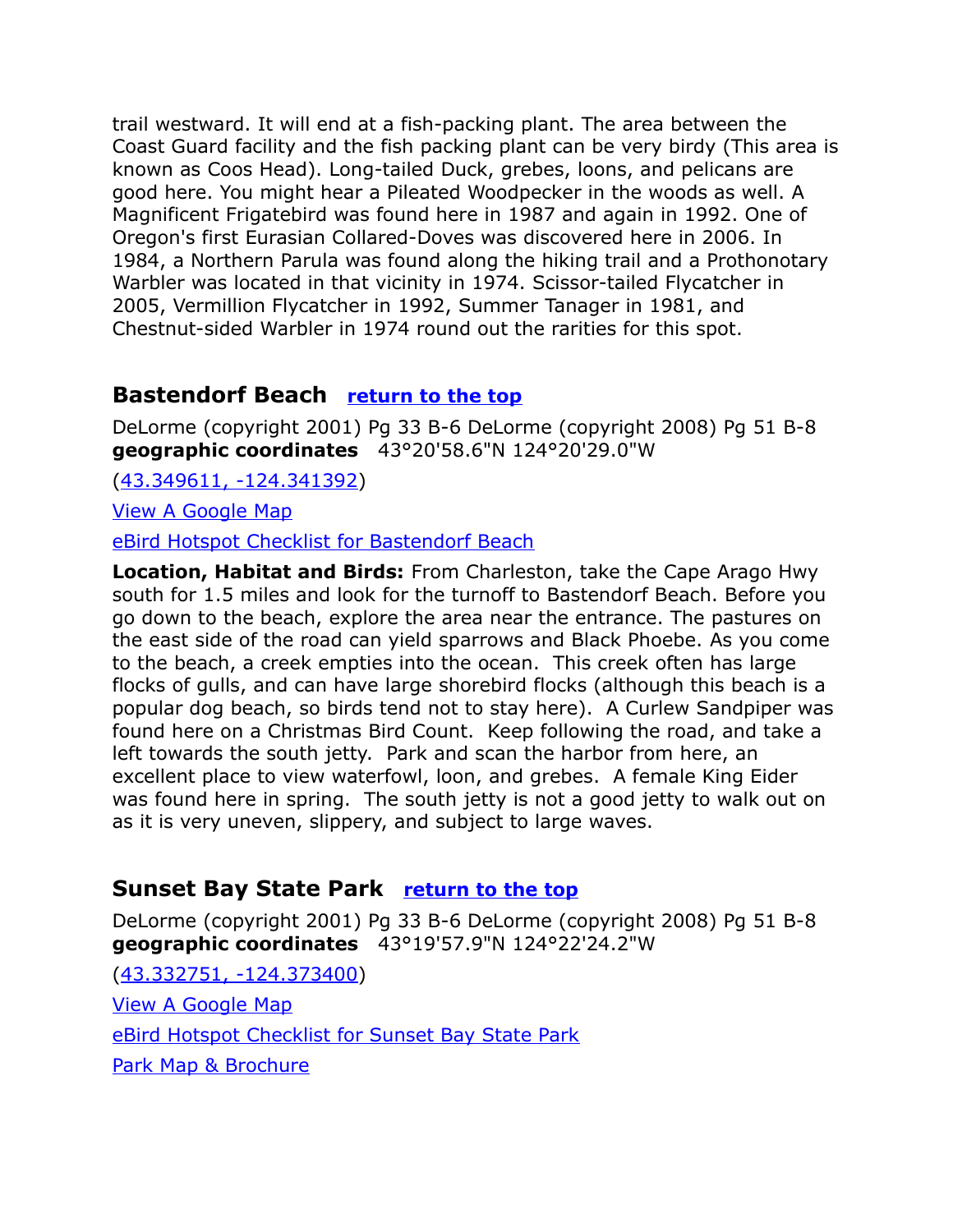**Location, Habitat, and Birds:** [Go to the Oregon Birding Trails Website.](http://www.oregonbirdingtrails.org/)

Choose the Oregon Coast Birding Trail. Click on the South Coast tab and go to section 108. A Tropical Kingbird was here in 1983.

# <span id="page-14-2"></span>**Shore Acres State Park [return to the top](#page-0-0)**

DeLorme (copyright 2001) Pg 33 B-5 DeLorme (copyright 2008) Pg 51 B-8 **geographic coordinates** 43°19'24.3"N 124°23'06.8"W

[\(43.323426, -124.385207\)](https://www.google.com/maps/place/43%C2%B019)

[View A Google Map](http://maps.google.com/maps/ms?ie=UTF8&hl=en&msa=0&msid=108036481085398338899.00046b4f4aaa3b7f18518&ll=43.386587,-124.199753&spn=0.340325,0.55481&z=11)

[eBird Hotspot Checklist for Shore Acres State Park](http://ebird.org/ebird/hotspot/L1371576)

[Friends of Shore Acres](http://www.shoreacres.net/)

[Park Map & Brochure](http://www.oregonstateparks.org/park_97.php)

**Location, Habitat, and Birds:** [Go to the Oregon Birding Trails Website.](http://www.oregonbirdingtrails.org/) Choose the Oregon Coast Birding Trail. Click on the South Coast tab and go to section 109.

# <span id="page-14-0"></span>**Cape Arago/Simpson Reef [return to the top](#page-0-0)**

DeLorme (copyright 2001) Pg 33 B-5 DeLorme (copyright 2008) Pg 51 B-8 **geographic coordinates** 43°18'23.1"N 124°24'03.0"W

[\(43.306418, -124.400845\)](https://www.google.com/maps/place/43%C2%B018)

[View A Google Map](http://maps.google.com/maps/ms?ie=UTF8&hl=en&msa=0&msid=108036481085398338899.00046b4f4aaa3b7f18518&ll=43.386587,-124.199753&spn=0.340325,0.55481&z=11)

[eBird Hotspot Checklist for Cape Arago](http://ebird.org/ebird/hotspot/L680973)

**Location, Habitat, and Birds:** [Go to the Oregon Birding Trails Website.](http://www.oregonbirdingtrails.org/) Choose the Oregon Coast Birding Trail. Click on the South Coast tab and go to section 110. A dead Brown Booby was found here on 26 October, 2008.

# <span id="page-14-1"></span>**South Slough National Estuarine Research Reserve**

#### <span id="page-14-3"></span>**[return to the top](#page-14-3)**

DeLorme (copyright 2001) 33 B-6 DeLorme (copyright 2008) Pg 51 B-8 **geographic coordinates** 43°17'45.1"N 124°20'06.3"W

[\(43.295850, -124.335098\)](https://www.google.com/maps/place/43%C2%B017)

[View A Google Map](http://maps.google.com/maps/ms?ie=UTF8&hl=en&msa=0&msid=108036481085398338899.00046b4f4aaa3b7f18518&ll=43.386587,-124.199753&spn=0.340325,0.55481&z=11)

[eBird Hotspot Checklist for South Slough National Estuarine Research](http://ebird.org/ebird/hotspot/L1060060)  [Reserve](http://ebird.org/ebird/hotspot/L1060060)

[South Slough Website](http://www.oregon.gov/DSL/SSNERR/interpcenter.shtml)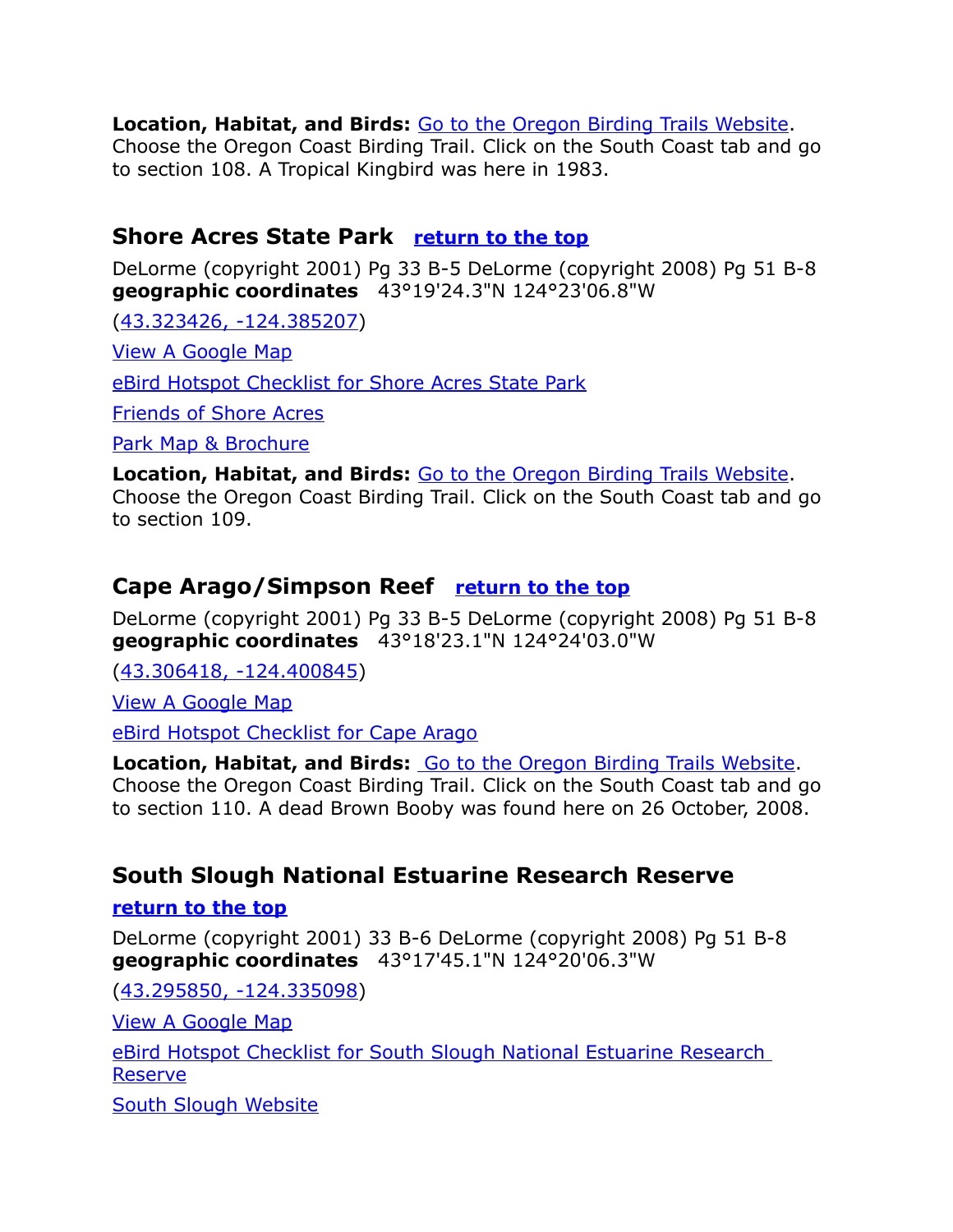**Location, Habitat, and Birds:** [Go to the Oregon Birding Trails Website.](http://www.oregonbirdingtrails.org/)

Choose the Oregon Coast Birding Trail. Click on the South Coast tab and go to section 111. A Hooded Warbler was found here in 1991.

## <span id="page-15-3"></span>**Seven Devils Wayside [return to the top](#page-0-0)**

DeLorme (copyright 2001) Pg 33 C-5 DeLorme (copyright 2008) Pg 51 C-8 **geographic coordinates** 43°14'08.9"N 124°23'22.5"W

[\(43.23463, -124.38822\)](https://www.google.com/maps/place/43%C2%B014)

View A Google Map

**Location, Habitat and Birds:** Travel about 14 miles south of Coos Bay and turn right on W. Beaver Hill Road. Go 1.7 miles and turn left on E. Humphries Road (this road is also called Randolph Trail Road and Whiskey Run Road). After 2.5 miles, turn right on 7 Devils Road and go 2 miles to the park. A dead Short-tailed Albatross was found here in 2005 and a Curlew Sandpiper was here in 1976.

# <span id="page-15-2"></span>**BANDON AREA**

#### <span id="page-15-1"></span>**Bandon Dunes [return to the top](#page-0-0)**

DeLorme (copyright 2001) Pg 33 C-5 DeLorme (copyright 2008) Pg 51 D-8 **geographic coordinates** 43°10'38.0"N 124°23'30.8"W

[\(43.177230, -124.391890\)](https://www.google.com/maps/place/43%C2%B010)

[View A Google Map](http://maps.google.com/maps/ms?ie=UTF8&hl=en&msa=0&msid=108036481085398338899.00046b4fd11c5d48967b1&ll=43.136443,-124.383945&spn=0.085431,0.138702&z=13)

**Location, Habitat, and Birds:** [Go to the Oregon Birding Trails Website.](http://www.oregonbirdingtrails.org/) Choose the Oregon Coast Birding Trail. Click on the South Coast tab and go to section 112.

#### <span id="page-15-0"></span>**Bullards Beach State Park [return to the top](#page-0-0)**

DeLorme (copyright 2001) Pg 33 C-5 DeLorme (copyright 2008) Pg 51 D-8 **geographic coordinates** 43°08'52.4"N 124°24'09.8"W

[\(43.147880, -124.402724\)](https://www.google.com/maps/place/43%C2%B008) [View A Google Map](http://maps.google.com/maps/ms?ie=UTF8&hl=en&msa=0&msid=108036481085398338899.00046b4fd11c5d48967b1&ll=43.136443,-124.383945&spn=0.085431,0.138702&z=13) [eBird Hotspot Checklist for Bullards Beach State Park](http://ebird.org/ebird/hotspot/L355346) [Park Brochure & Map](http://www.oregonstateparks.org/park_71.php)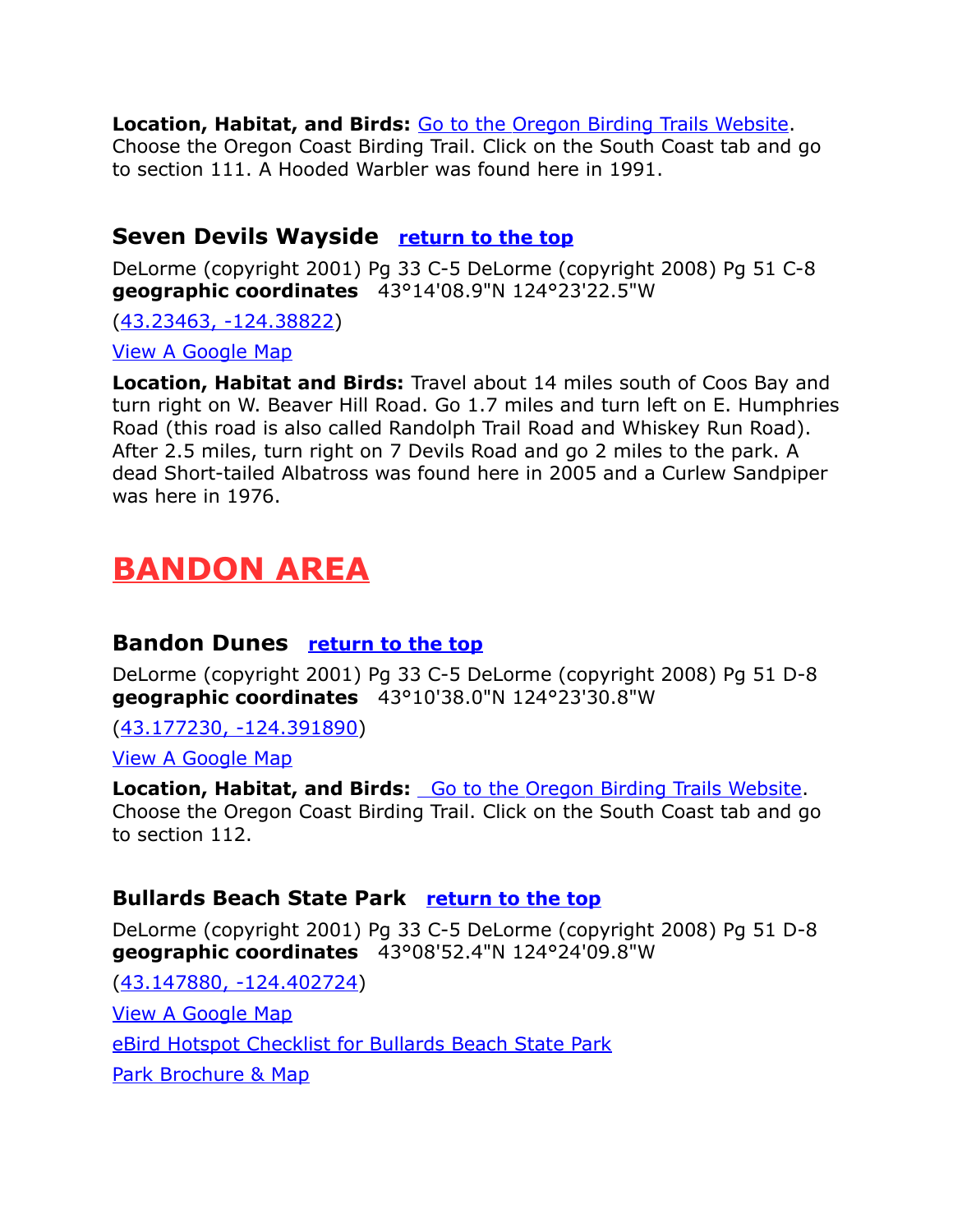**Location, Habitat, and Birds:** [Go to the Oregon Birding Trails Website.](http://www.oregonbirdingtrails.org/) Choose the Oregon Coast Birding Trail. Click on the South Coast tab and go to section 115. A Yellow-billed Loon was seen here in 1989 and a Wilson's Plover spent a week here in 1998.

#### <span id="page-16-2"></span>**Bandon Marsh National Wildlife Refuge/Ni-les'tun Unit [return to the top](#page-0-0)**

DeLorme (copyright 2001) Pg 33 C-5 DeLorme (copyright 2008) Pg 51 D-8 **geographic coordinates** 43°09'26.6"N 124°22'44.3"W

[\(43.157374, -124.378983\)](https://www.google.com/maps/place/43%C2%B009)

[View A Google Map](http://maps.google.com/maps/ms?ie=UTF8&hl=en&msa=0&msid=108036481085398338899.00046b4fd11c5d48967b1&ll=43.136443,-124.383945&spn=0.085431,0.138702&z=13)

[eBird Hotspot Checklist Bandon NWR Ni-les'tun Unit](http://ebird.org/ebird/hotspot/L570845)

[USF&W Website](http://www.fws.gov/oregoncoast/bandonmarsh/)

**Location, Habitat, and Birds:** [Go to the Oregon Birding Trails Website.](http://www.oregonbirdingtrails.org/) Choose the Oregon Coast Birding Trail. Click on the South Coast tab and go to section 113.

# <span id="page-16-0"></span>**Bandon Marsh National Wildlife Refuge/Riverside Drive [return to the top](#page-0-0)**

DeLorme (copyright 2001) Pg 33 C-5 DeLorme (copyright 2008) Pg 51 D-8 **geographic coordinates** 43°07'51.2"N 124°24'04.8"W

[\(43.130877, -124.401343\)](https://www.google.com/maps/place/43%C2%B007)

[View A Google Map](http://maps.google.com/maps/ms?ie=UTF8&hl=en&msa=0&msid=108036481085398338899.00046b4fd11c5d48967b1&ll=43.136443,-124.383945&spn=0.085431,0.138702&z=13)

[eBird Hotspot Checklist for Bandon Marsh NWR Riverside Drive](http://ebird.org/ebird/hotspot/L159572)

[USF&W Website](http://www.fws.gov/oregoncoast/bandonmarsh/)

City Information at [Bandon Information.](http://www.citytowninfo.com/places/oregon/bandon)

**Location, Habitat, and Birds:** [Go to the Oregon Birding Trails Website.](http://www.oregonbirdingtrails.org/) Choose the Oregon Coast Birding Trail. Click on the South Coast tab and go to section 116. A Curlew Sandpiper was here in 2000.

# <span id="page-16-1"></span>**Coquille River Valley [return to the top](#page-0-0)**

DeLorme (copyright 2001) Pg 33 C-5 DeLorme (copyright 2008) Pg 51 D-8 **geographic coordinates** 43°09'46.5"N 124°21'44.2"W

[\(43.162908, -124.362270\)](https://www.google.com/maps/place/43%C2%B009) [View A Google Map](http://maps.google.com/maps/ms?ie=UTF8&hl=en&msa=0&msid=108036481085398338899.00046b4fd11c5d48967b1&ll=43.136443,-124.383945&spn=0.085431,0.138702&z=13)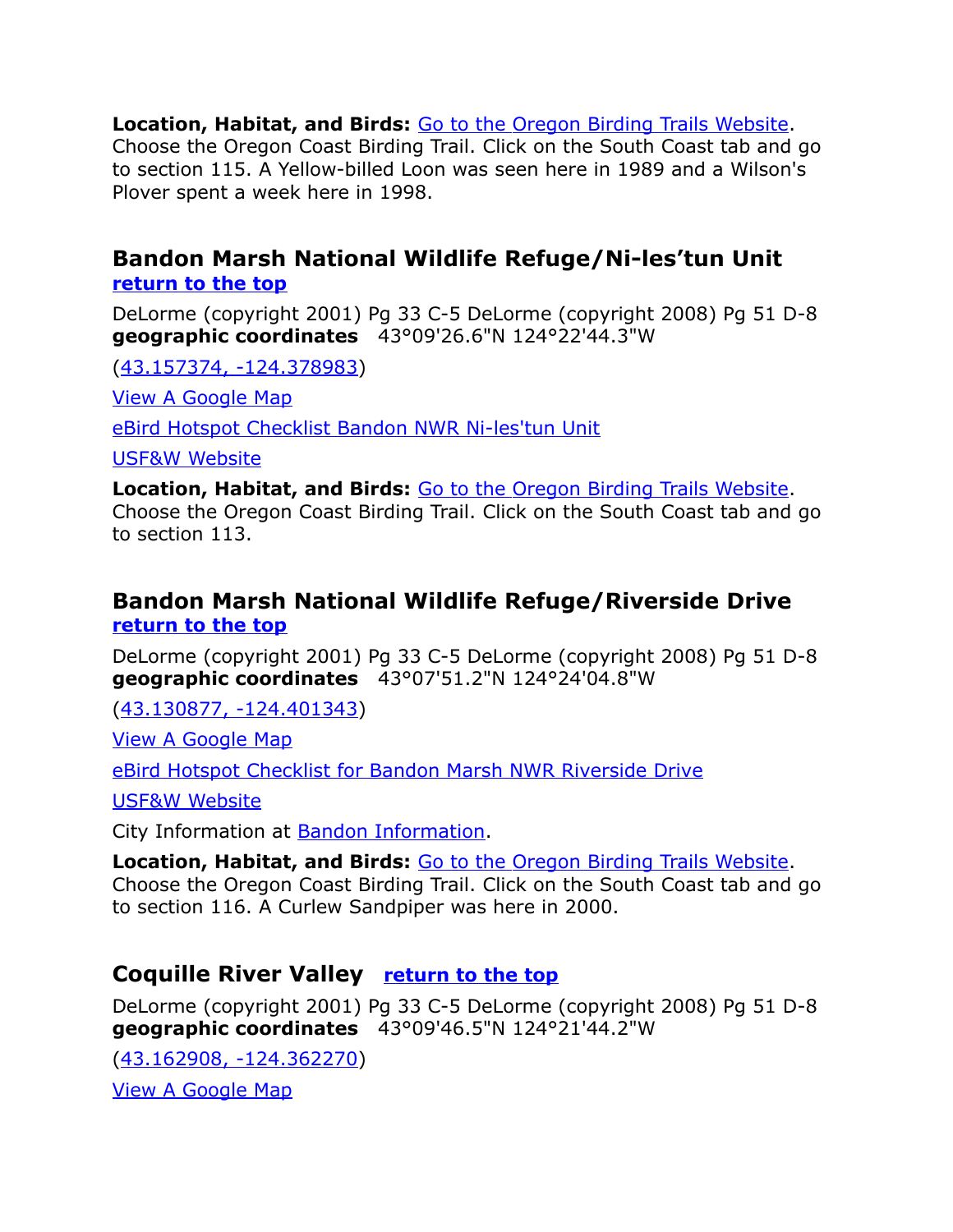**Location, Habitat, and Birds:** [Go to the Oregon Birding Trails Website.](http://www.oregonbirdingtrails.org/) Choose the Oregon Coast Birding Trail. Click on the South Coast tab and go to section 114. Stilt Sandpiper and Bar-tailed Godwit have been found here.

# <span id="page-17-2"></span>**Myrtle Point [return to the top](#page-0-0)**

DeLorme (copyright 2001) Pg 33 D-7 DeLorme (copyright 2008) Pg 51 E-10 **geographic coordinates City Hall** 43°03'52.4"N 124°08'32.2"W

[\(43.06587, -124.13452\)](https://www.google.com/maps/place/43%C2%B003)

[View A Google Map](http://maps.google.com/maps/ms?hl=en&ie=UTF8&msa=0&ll=43.06036,-123.971786&spn=0.398339,1.056747&z=11&msid=108036481085398338899.000479923416eb65295e5)

**Location, Habitat and Birds:** A Broad-winged Hawk was located here in 2007 and a Vermillion Flycatcher was here in 1992.

# <span id="page-17-1"></span>**Coquille [return to the top](#page-0-0)**

DeLorme (copyright 2001) Pg 33 C-7 DeLorme (copyright 2008) Pg 51 D-10 **geographic coordinates** 43°10'37.0"N 124°11'20.3"W

[\(43.176938, -124.188971\)](https://www.google.com/maps/place/43%C2%B010)

[View A Google Map](http://maps.google.com/maps/ms?hl=en&ie=UTF8&msa=0&ll=43.059858,-123.938141&spn=0.398343,1.056747&z=11&msid=108036481085398338899.000479923416eb65295e5)

**Location, Habitat and Birds:** A Ruff was found here in 1980 and a Tufted Duck was here in 1984.

# <span id="page-17-0"></span>**Bandon [return to the top](#page-0-0)**

DeLorme (copyright 2001) Pg 33 D-5 DeLorme (copyright 2008) Pg 51 D-8 **geographic coordinates Chamber of Commerce and Visitor Center** 43°07'07.7"N 124°24'44.7"W [\(43.118860, -124.412386\)](https://www.google.com/maps/place/43%C2%B007)

[View A Google Map](http://maps.google.com/maps/ms?hl=en&ie=UTF8&msa=0&ll=43.059858,-123.938141&spn=0.398343,1.056747&z=11&msid=108036481085398338899.000479923416eb65295e5)

Check out the [Birding Bandon](http://www.birdingbandon.com/) website by Steve and Susan Dimock. They run the [La Kris Inn](http://www.lakrisinn.com/) in Bandon which is a great place to stay and they are local birders and bird photographers.

**Location, Habitat and Birds:** Once in Bandon, take Filmore street north to the boat basin [\(43.119830, -124.411706\)](https://www.google.com/maps/place/43%C2%B007). Look for resting shorebirds and waders at the corner of Filmore and 1st Street (near the sewer facility). Stilt Sandpiper has been recorded here. This area is also good for gulls. Drive along the marina area checking for gulls, loons, pelicans and the like. At the end of 1st Street, park in front of the old Coast Guard facility [\(43.121121,](https://www.google.com/maps/place/43%C2%B007)   $-124.418763$ ). Walk around the back and check the old dock behind the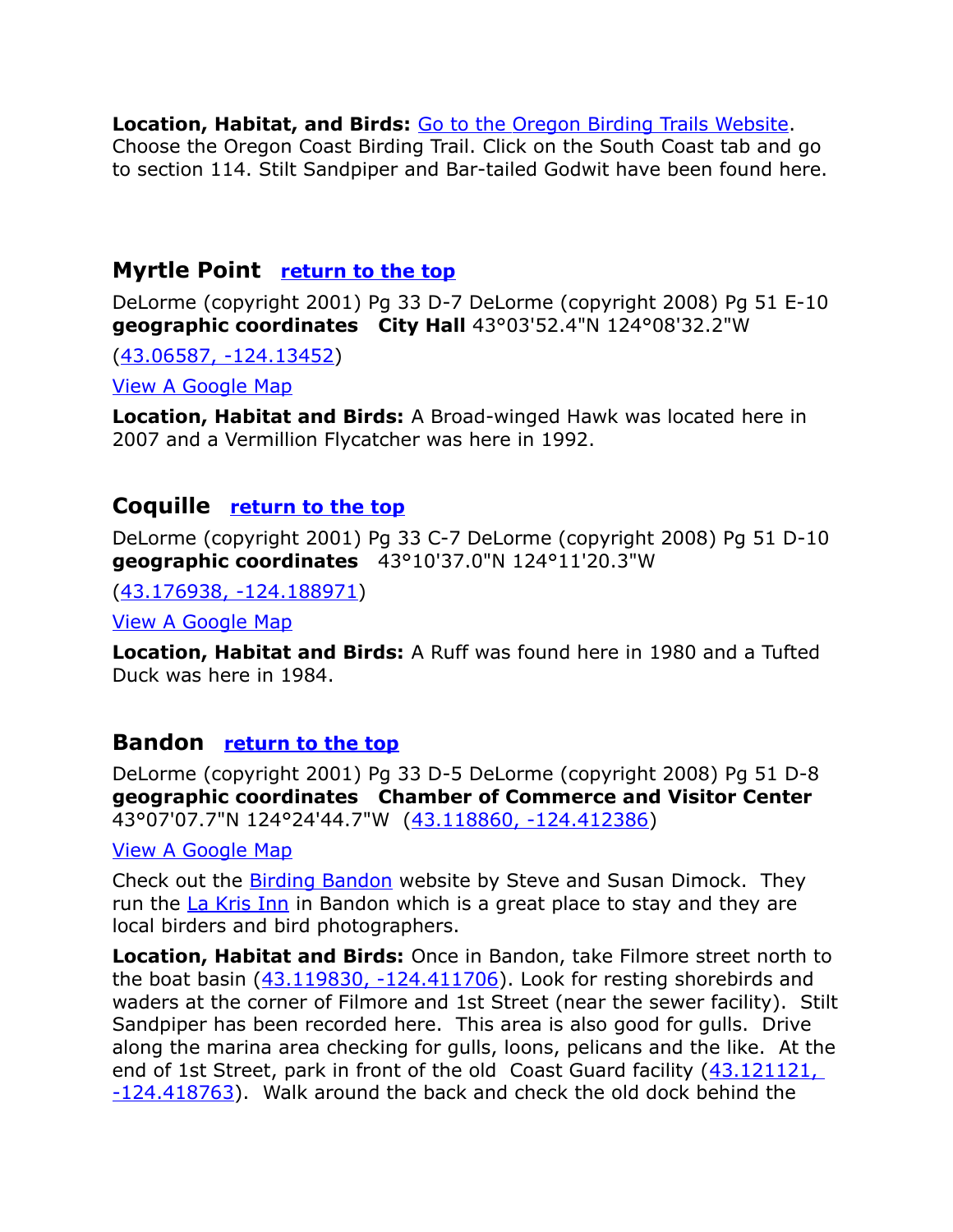building. This is a favorite roost of "rockpipers" at high tide. Look for both Black and Ruddy Turnstones here, and in winter Rock Sandpiper. From the end of 1st Street, take South Jetty Road out to the Jetty (43.122292, [-124.428220\)](https://www.google.com/maps/place/43%C2%B007). About a mile down this road is a sandy area with rocks and pilings  $(43.120036, -124.423945)$ . This is good at high tide for things like godwits, Willet, and Whimbrel. Just west of the first pull out is a small pond [\(43.119398, -124.427386\)](https://www.google.com/maps/place/43%C2%B007) that harbors various waterfowl. A small flock of domestic geese live here, and an Emperor Goose once wintered with this group. Drive out to the end of the road and check the river mouth for water birds, and the parking lot near the jetty often has a large flock of gulls. Coming out South Jetty road, make a right and go up the hill into the neighborhood. At the top of the hill, if you go left and travel about a block or so, there is a little low spot on the south side of the road with many deciduous trees. Pish this area, as it is good for passerines. If you go right from the top of the hill, you will head west towards the bluffs overlooking the mouth of the Coquille River. The road will bend south and become Beach Loop Road. After the bend in the road, turn right onto the small side street between the motel and the large house on the north. At the end of the road is a parking area that is excellent to scan the ocean and offshore rocks. Back on Beach Loop road, go right towards Coquille Point described below. Unusual birds found in or around Bandon include King Eider in 1992, Blackvented Shearwater in 1992, Gyrfalcon in 1998, Lesser Sand-Plover in 1986, Mountain Plover in 1989, Bristle-thighed Curlew in 1981 & 1998, Hudsonian Godwit in 1978 & 1985, Bar-tailed Godwit in 1976 -77-80-87-88-90-97-99, Oregon's only Great Knot in 1990, Red-necked Stint in 1984, Little Stint in 1986, Curlew Sandpiper in 1985, Stilt Sandpiper in 1984, Ruff in 1980-89- 91, White-winged Dove in 2007, Tropical Kingbird in 1979-97, Prairie Warbler in 1989, Clay-colored Sparrow in 1985, and Lark Bunting in 2002. For other adventures around Bandon, check out the site guides for Coquille River/South Jetty, Bandon Marsh National Wildlife Refuge/Ni-les'tun Unit**,**  Bandon Marsh National Wildlife Refuge/Riverside Drive, Coquille River Valley, Coquille Point, and Face Rock Wayside.

# <span id="page-18-0"></span>**Coquille River/South Jetty [return to the top](#page-0-0)**

DeLorme (copyright 2001) Pg 33 C-5 DeLorme (copyright 2008) Pg 51 D-8 **geographic coordinates** 43°07'19.8"N 124°25'41.7"W

[\(43.122174, -124.428250\)](https://www.google.com/maps/place/43%C2%B007) [View A Google Map](http://maps.google.com/maps/ms?ie=UTF8&hl=en&msa=0&msid=108036481085398338899.00046b4fd11c5d48967b1&ll=43.136443,-124.383945&spn=0.085431,0.138702&z=13) [eBird Hotspot Checklist for Coquille River/South Jetty](http://ebird.org/ebird/hotspot/L774789)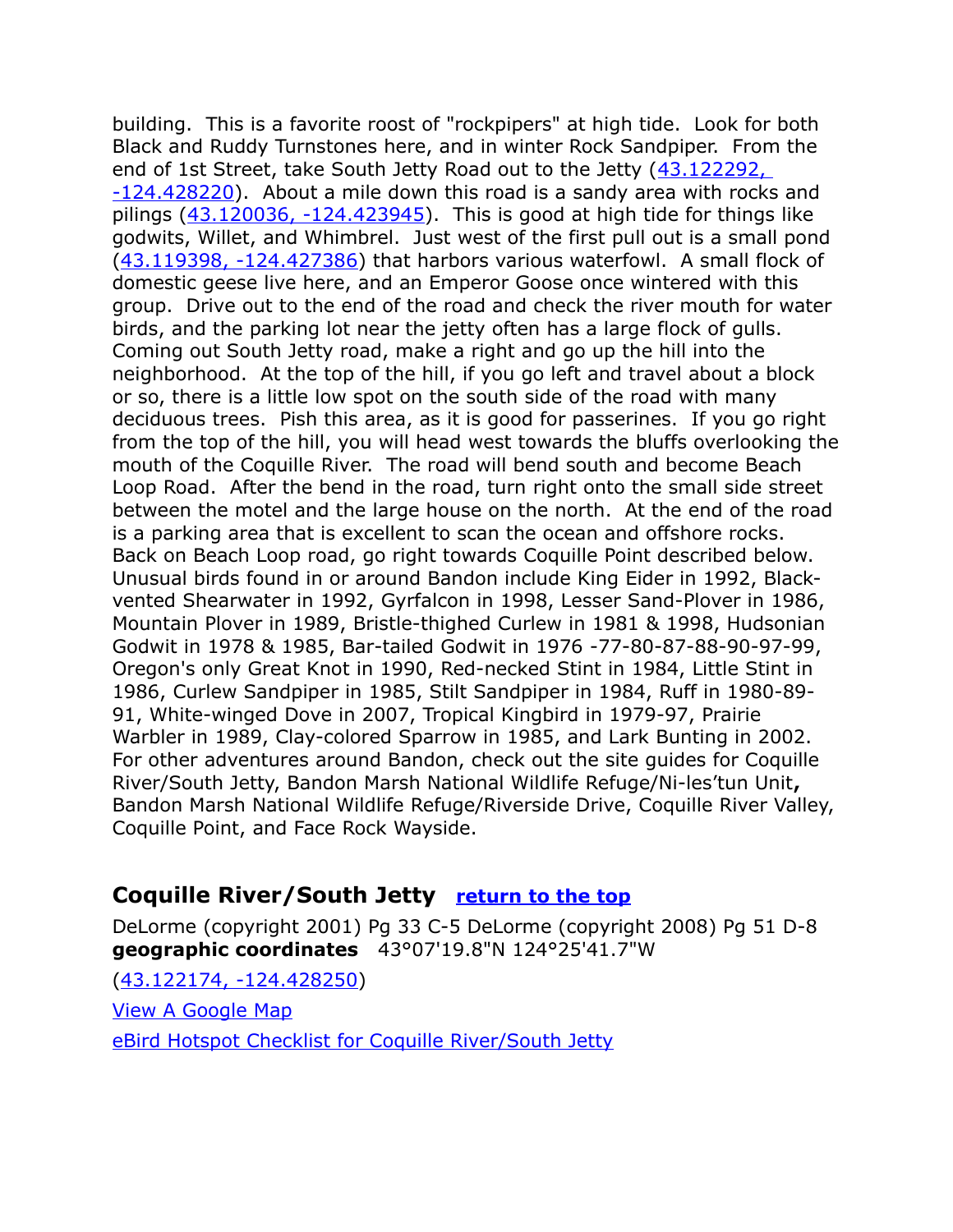#### **Location, Habitat, and Birds:** [Go to the Oregon Birding Trails Website.](http://www.oregonbirdingtrails.org/)

Choose the Oregon Coast Birding Trail. Click on the South Coast tab and go to section 118.

# <span id="page-19-2"></span>**Coquille Point [return to the top](#page-0-0)**

DeLorme (copyright 2001) Pg 33 C-5 DeLorme (copyright 2008) Pg 51 D-8 **geographic coordinates** 43°06'47.9"N 124°26'01.8"W

[\(43.113300, -124.433826\)](https://www.google.com/maps/place/43%C2%B006)

[View A Google Map](http://maps.google.com/maps/ms?ie=UTF8&hl=en&msa=0&msid=108036481085398338899.00046b4fd11c5d48967b1&ll=43.136443,-124.383945&spn=0.085431,0.138702&z=13)

[eBird Hotspot Checklist for Coquille Point](http://ebird.org/ebird/hotspot/L159580)

**Location, Habitat, and Birds:** [Go to the Oregon Birding Trails Website.](http://www.oregonbirdingtrails.org/)

Choose the Oregon Coast Birding Trail. Click on the South Coast tab and go to section 118. From downtown Bandon, take Hwy 101 south. Turn right on 11th Street. Take this street to its end (it goes around some baseball diamonds but just stay the course) and park in the parking area. Access the beach and check out the rocks for Harlequin Duck, Rock Sandpiper, and Tufted Puffin. Gulls, Cormorants, alcids, and gulls can be scoped from here as well. Chestnut-sided Warbler was found in this area in 1974.

## <span id="page-19-1"></span>**Face Rock Wayside [return to the top](#page-0-0)**

DeLorme (copyright 2001) Pg 33 C-5 DeLorme (copyright 2008) Pg 51 D-7 **geographic coordinates** 43°06'18.5"N 124°26'03.6"W

[\(43.10502, -124.43625\)](https://www.google.com/maps/place/43%C2%B006)

[View A Google Map](http://maps.google.com/maps/ms?ie=UTF8&hl=en&msa=0&msid=108036481085398338899.00046b4fd11c5d48967b1&ll=43.136443,-124.383945&spn=0.085431,0.138702&z=13)

[eBird Hotspot Checklist for Face Rock Wayside](http://ebird.org/ebird/hotspot/L450318)

[Aerial Photos of Face Rock Area](http://seawaves.us/albums/facerock/index.html)

**Location, Habitat, and Birds:** [Go to the Oregon Birding Trails Website.](http://www.oregonbirdingtrails.org/) Choose the Oregon Coast Birding Trail. Click on the South Coast tab and go to section 119.

## <span id="page-19-0"></span>**China Creek [return to the top](#page-0-0)**

DeLorme (copyright 2001) Pg 33 C-5 DeLorme (copyright 2008) Pg 51 D-7 **geographic coordinates** 43°04'21.5"N 124°26'04.5"W

[\(43.07265, -124.43458\)](https://www.google.com/maps/place/43%C2%B004)

[View A Google Map](http://maps.google.com/maps/ms?ie=UTF8&hl=en&msa=0&msid=108036481085398338899.00046b4fd11c5d48967b1&ll=43.136443,-124.383945&spn=0.085431,0.138702&z=13)

[eBird Hotspot Checklist for China Creek](http://ebird.org/ebird/hotspot/L964057)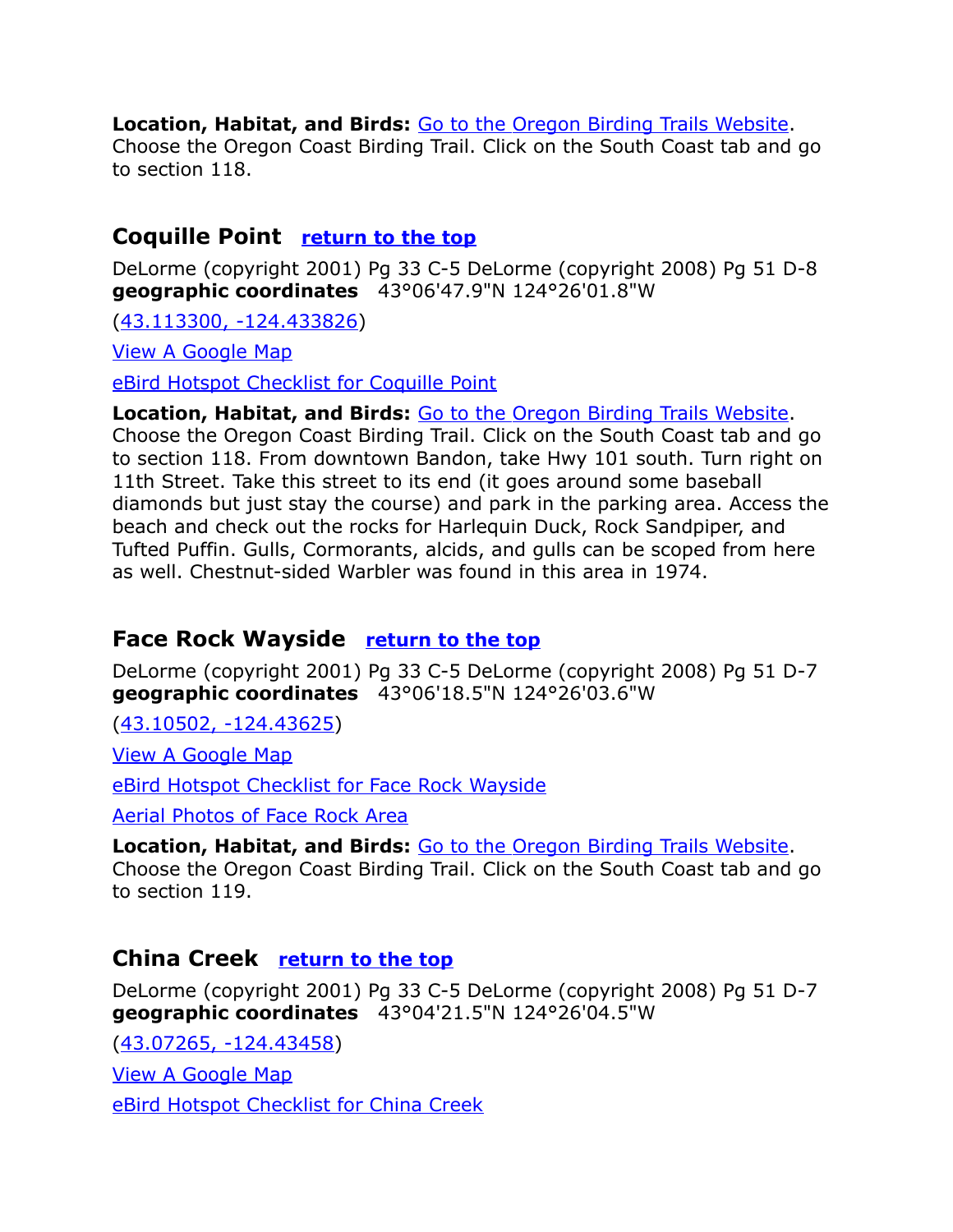**Location, Habitat, and Birds:** Going south on Beach Loop Road, continue south past Seabird Lane, and then past the parking lot for Devil's Kitchen, Bandon State Natural Area. About 1/4-1/2 mile further south, there will be a pond on the

east side of Beach Loop Road. You can park along the road or in the picnic area parking lot on the west side of the road. Bird the edge of the pond and the cattail marsh at the south end of the pond. This pond often has some common dabbler ducks, Hooded Mergansers, Pied-billed Grebe, and rails in the cattails. Passerines and swallows are common around the edge and over the pond. A Nashville Warbler was found here on a Christmas Bird Count. Near the south end of the pond, on the west

side of the road, is the last access to Bandon State Natural Area, called China Creek. Drive into this area and the parking lot will be on a small bluff above the beach. China Creek empties into the ocean just below the parking lot, creating a meandering stream bed on the beach and in the summer often a pool or pond. This area is very good for shorebirds. In the spring, during late April and early May, this parking lot and beach area are excellent places to watch huge flocks of

migrating shorebirds flying north and often pausing at the mouth of the creek on the beach to feed. As many as well over 100,000 shorebirds have been counted passing this location on a single day or morning. This area is also good for odd shorebirds including Ruff, Long-billed Curlew, Willet, and Red Knot, as well as Whimbrels which are often common here. A Least Tern was once found at this location. Importantly however, this is the most easily accessible location in Coos County for Snowy Plovers. The plovers are residents at this beach and can be found on any day at any time of the year. The plovers nest from just below the parking lot south for many miles. They generally roost around the China Creek area and up to a mile or more south of the parking lot. During the non-breeding season, you will need to cross the creek (often shallow but in winter boots or no shoes may be necessary). Walk south along the beach watching the wrackline carefully, as the plovers will roost in small to large flocks amongst the tidal debris or in depressions left in the sand. If you do not see plovers within a 1/4 mile of the parking lot, keep walking south. About 1.5 miles south there is a large habitat restoration area for nesting plovers, and often the plovers will be around this area or actually on the restoration area. During the breeding season the entire beach south of China Creek is plover nesting habitat and is signed, roped and monitored. Please stay away from the nesting area, as nests can be anywhere on the beach. Plover beach restrictions are seriously enforced at this location, and all birders must pay attention to the signs, ropes, and monitors who watch and work on the beach. DO NOT DISTURB the plovers! During the non-breeding season the beach is open including the habitat restoration area, so you are permitted to walk on any area, but again, please do not overly harass or disturb the plovers, which are a protected species.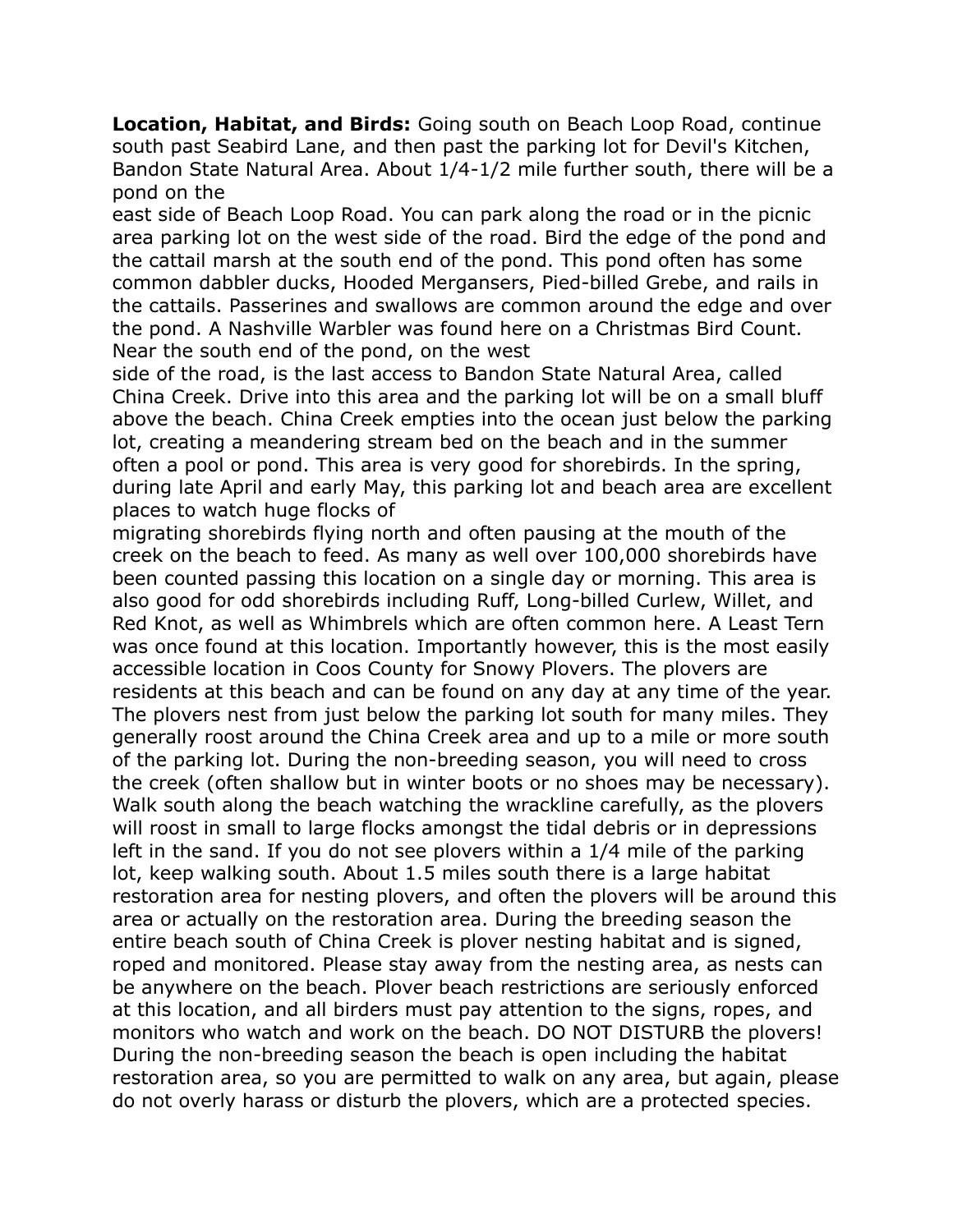Also, this beach has very strict dog regulations, so it is best to leave your dog at home or in the car, as this is not a dog beach and more severe dog restrictions are being implemented over time. If you have a lot of time and energy, you can walk the entire 2 miles south to the mouth of New River. On the south side of the mouth of New River, there is a very large open sandy spit. This is also prime plover nesting area. Again, please be aware of all signs and ropes in the area, as during the breeding season this area is generally closed off to the public. However, you are permitted to walk the beach and the river side. The river side has enormous sand flats that attract many thousands of shorebirds in spring and fall. Just downriver from the mouth is where Oregon's first documented White-rumped Sandpiper was found, and this area has had many other very interesting shorebirds just as Sharp-tailed Sandpiper, as well as many waterfowl and various other species. This area is very remote and difficult to access, and takes many hours to walk. To the north of China Creek are many rocky outcrops in the water and along the beach, and you should easily find Black Oystercatcher and "rockpipers" in the area.

## <span id="page-21-1"></span>**Bradley Lake [return to the top](#page-0-0)**

DeLorme (copyright 2001) Pg 33 D-5 DeLorme (copyright 2008) Pg 51 E-8 **geographic coordinates** 43°03'46.0"N 124°25'25.0"W

[\(43.062783, -124.423601\)](https://www.google.com/maps/place/43%C2%B003)

[View A Google Map](http://maps.google.com/maps/ms?ie=UTF8&hl=en&msa=0&spn=0.191883,0.528374&z=12&msid=108036481085398338899.0004798b67a5c6fdd7489) 

**Location, Habitat and Birds:** Go south of Bandon about 3.5 miles and turn right on Bradley Lake Lane. This lake is good for ducks and herons.

#### <span id="page-21-0"></span>**New River [return to the top](#page-0-0)**

DeLorme (copyright 2001) Pg 25 A-5 DeLorme (copyright 2008) Pg 51 F-7 **geographic coordinates** 42°59'45.2"N 124°27'00.3"W

[\(42.995888, -124.450084\)](https://www.google.com/maps/place/42%C2%B059)

[View A Google Map](http://maps.google.com/maps/ms?hl=en&ie=UTF8&msa=0&ll=42.990272,-124.409523&spn=0.048029,0.132093&z=14&msid=108036481085398338899.00047991fd1bd079fc86a)

[eBird Hotspot Checklist for New River](http://ebird.org/ebird/hotspot/L873417)

**Location, Habitat and Birds:** Travel south of Bandon on Hwy 101 for about 8 miles. About 200 ft. past Milepost 283, turn west on Croft Road. Go about 1.6 miles where the road will turn sharply to the left and the pavement ends. Just before the curve, go straight on a dirt road. Take this road for 0.4 miles to the host site (sometimes this location is closed to motor vehicles so be prepared to walk from here). From the host site, go left and continue to a "T" in the road. Turn right and you will shortly find a parking area and a trail